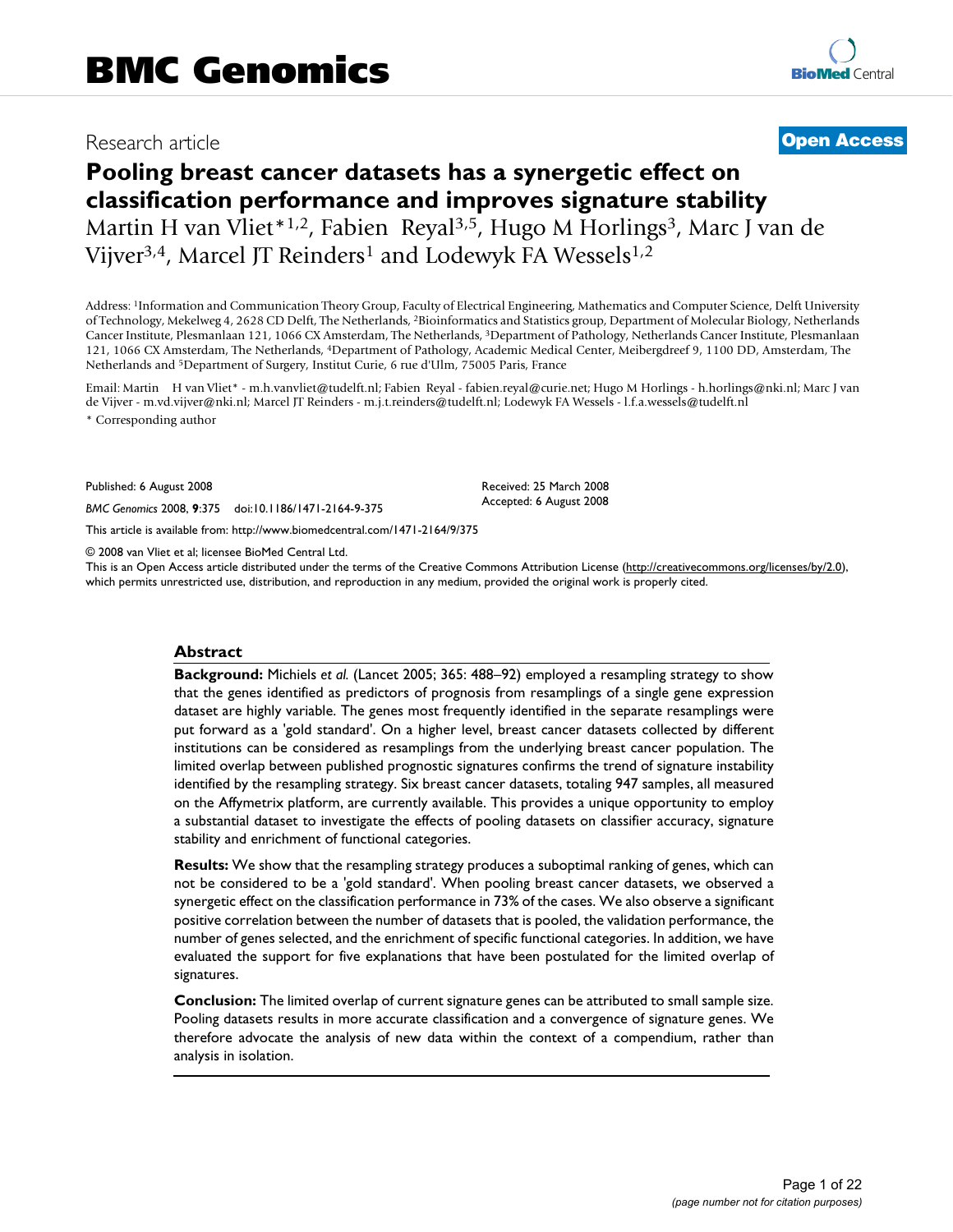## **Background**

Various gene expression signatures have been extracted from breast cancer microarray data [1,2] to predict outcome. Subsequently, these signatures have been validated in larger cohorts [3,4], the datasets were re-analyzed to assess their robustness [5], or other data mining techniques were tested [6,7]. Depending on the technique used, different signatures are extracted from the same dataset. Often, these signatures have varying degrees of overlap in genes that compose the signature [8]. This has led to the insight that there is no unique signature [9].

From a clinical point of view, accuracy of a signature is very important [10]. To extract such an accurate gene expression signature, which is predictive of outcome, a variety of methodologies have been proposed [11,12]. Typically, the group of patients is dichotomized based on a five year survival threshold, resulting in a poor and a good outcome group. This assignment then serves as a class label, and the aim of this work is to predict this label. Most protocols apply a cross validation scheme, with which the generalization error and optimal number of genes are estimated. A final classifier is obtained by selecting the optimal number of genes and training the final classifier on all samples.

Michiels *et al.* [5] introduced the concept of repeated random resampling to estimate the robustness (stability) of proposed signatures. The strategy relies on repeatedly analyzing a subset of patients in a dataset (a resampling), and then combining the results of the separate resamplings into a final list of genes. This strategy has been employed to investigate the stability of proposed signatures, and produces, by repeated resampling, a gene list which is employed as a type of 'gold standard'. This 'gold standard' has been shown to be different from signatures previously reported on the same data [5,13,14].

However, the repeated random resampling approach has several drawbacks. First, resampling selects a subset of the available data, thereby reducing the number of samples and intensifying the small sample size problem. Second, the actual ranks within each resampling are not used (only presence in the top *N* genes is employed as a quality measure), which implies that the available information is not fully exploited. Lastly, the true rank of genes is unknown, making it hard to show that this strategy indeed provides a better ranking.

We set up an experiment using artificial datasets to test the resampling strategy in a controlled environment. This allowed us to compare the resampling based ranking to the true ranking. In this comparison, we included two variants of the resampling strategy, and a non-resampling based strategy. On a higher level, datasets from different

institutions consisting of samples from the same disease type, can be viewed as resamplings from the same underlying population. Concurrent analysis of these datasets aimed at, for example, producing a classifier, can be performed using a range of integration strategies. From a statistical point of view, a larger dataset implies more statistical power, advocating an early integration approach where (normalized) datasets are pooled prior to the analysis [6]. A classifier derived from such a pooled dataset, should, in theory, be superior to those derived from a single dataset. Of course, in order to minimize inter-dataset variability, one of a variety of normalization techniques should be employed (e.g. Z-score normalization per feature per dataset) prior to pooling the datasets. Alternatively, a rank-based classification methodology has been put forward [15,16], which is independent of dataset normalization. Moreover, heterogeneity in the different datasets might be a hurdle [17], which might not be overcome with simple normalization approaches. In such cases, performing a meta-analysis may be advantageous, which implies combining statistics from each dataset. Lastly, 'late integration' (also termed 'combining decisions') involves training a classifier on the separate datasets and then merging the separate decisions to reach a final result. In fact, this approach possesses the least statistical power, since each of the individual classifiers have no benefit from the other datasets.

A setting using artificial datasets, allows for a controlled analysis of the effects observed when pooling these artificial datasets. If synergy exists between the artificial datasets, we hypothesize that the classifier performance should improve when more artificial datasets are pooled. Therefore, we extended our analysis on artificial data to multiple artificial datasets. First of all, we start pooling pairs of artificial datasets, and thereafter increase the number of pooled datasets pooled until all six artificial datasets are pooled. We explored the effect of pooling artificial datasets on the classification performance (double loop cross validation), independent validation, and signature size.

Currently, multiple breast cancer datasets are publicly available [1,2,18,19]. Teschendorff *et al.* [20] created a consensus ER positive classifier from three breast cancer datasets employing a meta-analysis strategy.

These datasets were measured on different platforms, thereby introducing difficulties with respect to probe matching, and the fact that different reference pools may have been used. If direct pooling of the datasets would be allowed, such a meta-analysis would not yield the optimal result. Moreover, true synergy of the meta-analysis on multiple datasets wasn't shown. Similarly, Xu *et al.* [21] have created a consensus rank-based classifier from three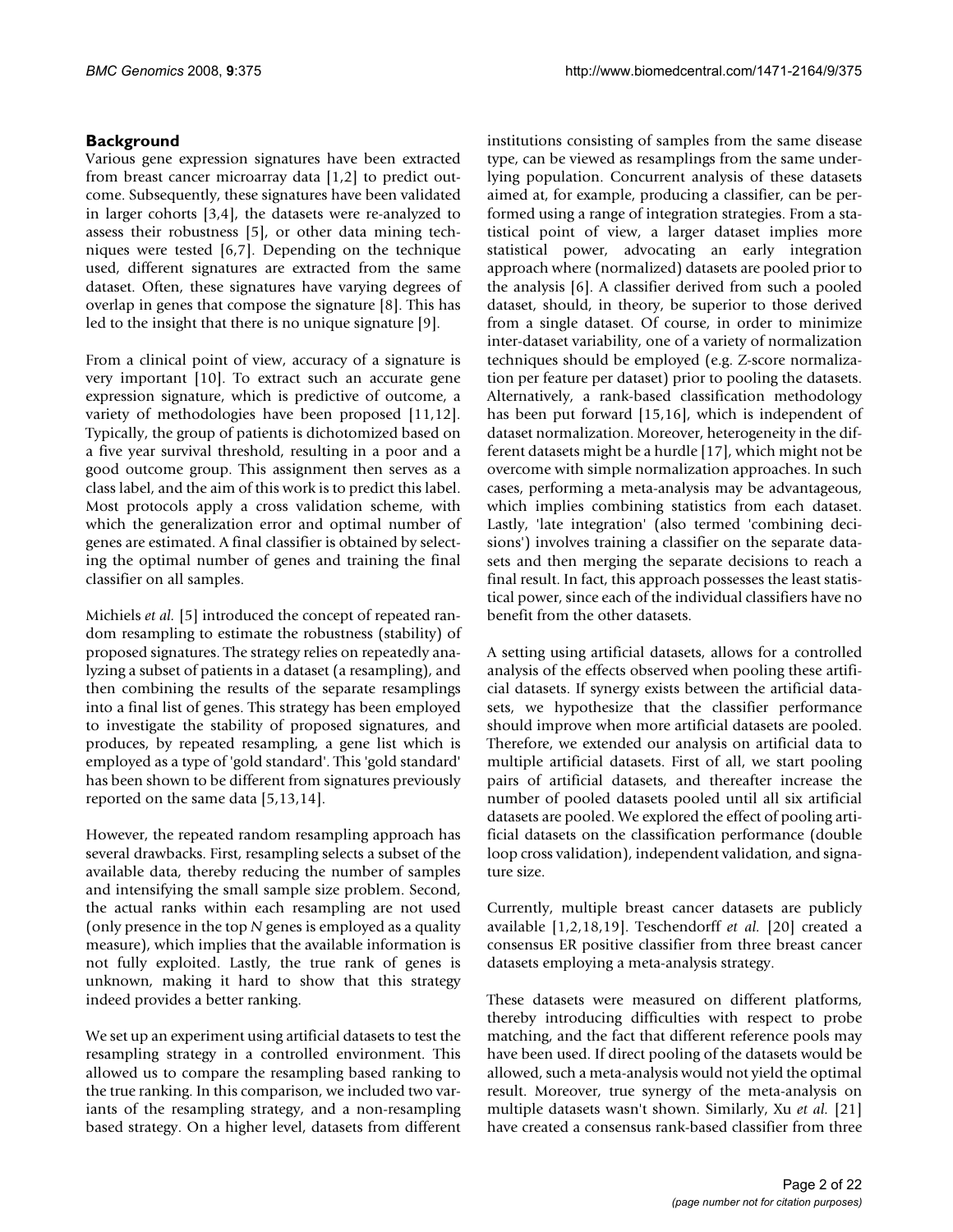different datasets, which was validated on a fourth independent dataset. To validate the type of effects observed when pooling artificial datasets, we applied the same analysis to a compendium of six breast cancer datasets (Desmedt *et al.* [4], Minn *et al.* [22], Miller *et al.* [18], Pawitan *et al.* [23], Loi *et al.* [24], Chin *et al.* [25]). This compendium of breast cancer datasets is particularly suited for such an analysis, since they were all measured on the same platform (Affymetrix HG U133A). In this setup, we inspected the effect of pooling breast cancer datasets on the classification performance (double loop cross validation), independent validation (a seventh dataset), signature size, and functional enrichment.

Lastly, the analysis on such a compendium of six breast cancer datasets, might provide answers to an important unsolved question: why is there only limited overlap between existing signatures? [8] As potential explanations, several explanations have been postulated, none of which have up to now been rigorously tested. We employ the results obtained when progressively pooling more breast cancer datasets, to provide insight into the correctness of the five explanations, and identify sample size as the most likely cause of limited signature overlap.

#### **Results and discussion**

#### *Resampling on a single breast cancer dataset*

We applied the repeated random resampling strategy (see Methods section) on the Veer *et al.* [1] dataset, see Figure 1. When comparing the frequency-based ranking to the set of genes in the published 70-gene and 231-gene signatures, there appear to be additional genes with high frequencies of occurrence that were not part of the published signatures. Both Michiels *et al.* [5], and Roepman *et al.*

[13] point out that the genes with high frequencies of occurrence, which are not part of the original signature, are of high interest. They hypothesize that these genes were probably not picked up in the signatures due to sampling specific biases in the dataset. This suggests a beneficial effect due to the resampling which does pick them up. However, since the true ranking of genes underlying breast cancer outcome is unknown, a plausible alternative hypothesis could be that those genes are false positives.

Roepman *et al.* [13] considers all genes with a non-zero frequency of occurrence to represent a robust signature. This seems rather optimistic, since genes will be expected to have a positive frequency by chance. Therefore, we propose to set a threshold to prune the set of genes to only those with a frequency higher than expected by chance (see Methods section). This threshold is indicated by the vertical red line in Figure 1. The set of genes retained after this pruning step still contains all genes from the original signatures, i.e. all light-blue bars (the original signatures) reside on the left of the threshold. Of course, the ranking itself remains unchanged.

In the current experimental setting, it is impossible to conclude which hypothesis correctly describes the appearance of genes with a high (above the threshold) frequency of occurrence, that were not in the original signature.

#### *Resampling on a single artificial dataset*

We set up an experiment on artificial data to be able to compare the ranking after resampling to a known ground truth (see Methods section). The artificial dataset mimics a microarray dataset, and consists of 5000 genes, of which either 500, 2500 or 5000 genes were informative. The



## Result of the repeated random resampling procedure on the Veer **Figure 1** *et al.* [1] data

**Result of the repeated random resampling procedure on the Veer et al.<sup>[1]</sup> data. The histogram shows the frequen**cies of genes being among the top 200 genes over 500 resamplings. Below the histogram, two lanes containing light-blue bars indicate the genes that are part of the published signatures. The red line indicates the frequency threshold corresponding to the expected value of the frequency under the null hypothesis (no information) given the number of genes *N* that is selected in each of the *R* resamplings.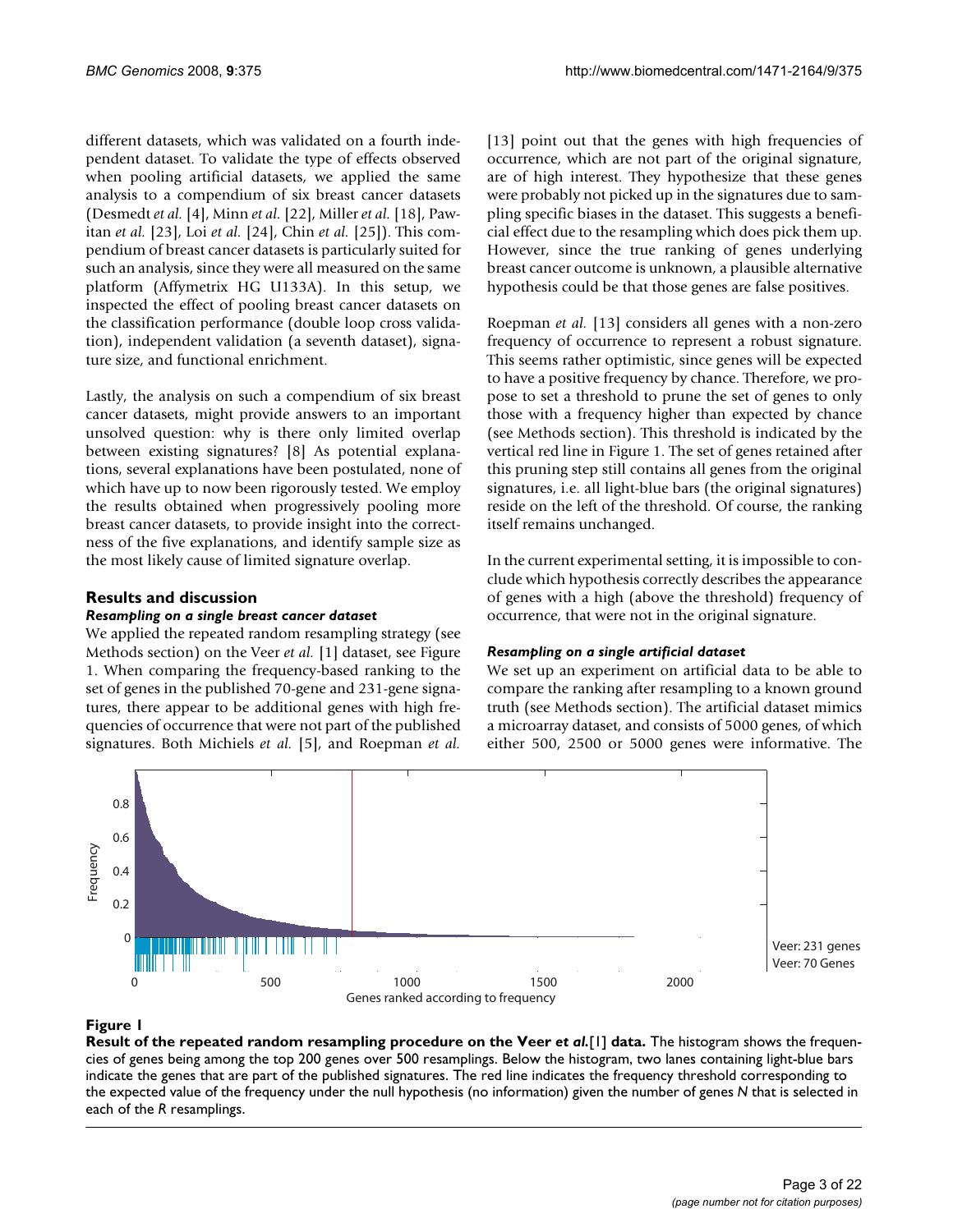experiments were done using artificial datasets consisting of 100 to 1000 samples, with equal priors for the two classes. The data was sampled from a class-conditional gaussian distribution, without any covariance structure. Since genes are assumed to be independent, these datasets are more ideal than real microarray datasets. Nevertheless, this controlled, artificial setting can be a useful tool to gain insight into the relationship between sample size and gene selection.

On these artificial datasets we compare the ranking resulting from the resampling strategy with the ranking based on all samples. Additionally, we also consider two variants of the resampling strategy. Instead of only storing the top *N* genes in each of the resamplings, we sum the statistics (sum of ranks or sum of signal-to-noise ratios (SNRs)) of the genes across all the resamplings, and base the final ranking on this cumulative statistic. Summing the statistics amounts to a 'meta-analysis', and the Top *N* method is a 'combining decisions' approach. We then compare the ranking obtained by each method to the ground truth (Spearman rank correlation). Since a particular initialization of the artificial data might influence the results, we repeated the entire experiment 100 times, and present statistics across all repeats (average and standard deviation). Figure 2 shows the Spearman rank correlation between the known ranks of the artificial data and those obtained by the Top *N* resampling approaches, the two resampling variants, and the ranking over all samples. For *N* we considered values of 50, 100 and 200, similar to Michiels *et al.* [5], and Roepman *et al.* [13].



#### Spearman rank correlation of the ranking obtained after **Figure 2** resampling an artificial dataset and the true ranking

**Spearman rank correlation of the ranking obtained after resampling an artificial dataset and the true ranking.** The number of informative genes was varied from 500 (A and D), 2500 (B and E), to 5000 (C and F), and 100 (A, B and C) or 500 (D, E and F) resamplings were considered. The errorbars indicate the mean and standard deviation over 100 repeats of the entire experiment. The results from the 'All Samples', 'Sum of Ranks', and 'Sum of SNRs' methods are equivalent, and are therefore plotted on top of each other (top line in all plots).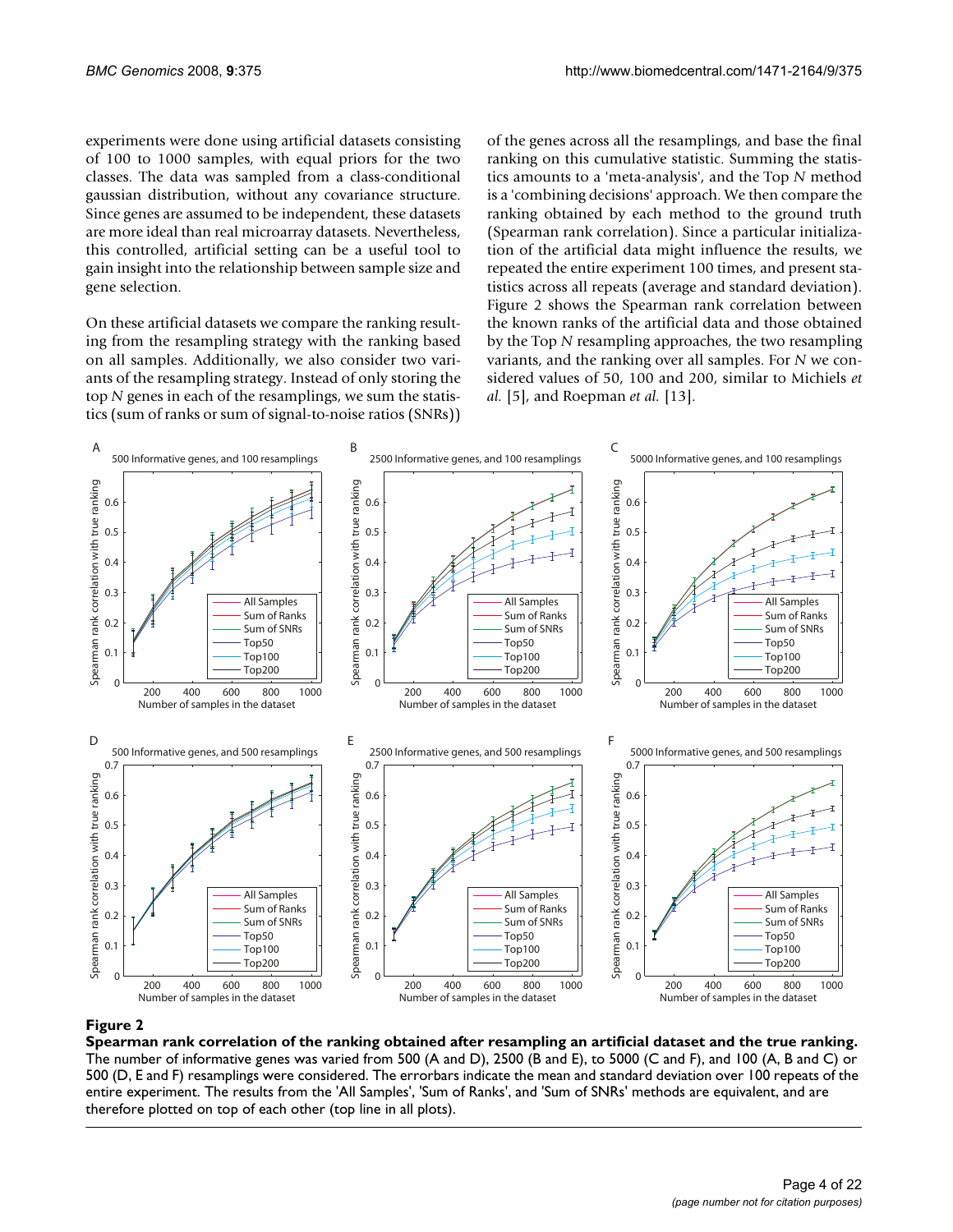Figure 2 indicates that the ranking based on all samples outperforms the ranking obtained from resampling and then determining the frequency of being in the top *N*. Furthermore, it is evident that combining the statistics (sum of ranks or sum of SNRs) of each resampling performs similar to the ranking over all samples. In fact, it is quite straight-forward to show analytically that, for a given gene, the summation of SNRs across resamplings is equal to the SNR over all samples (see Additional file 1). This is true when enough resamplings are performed, and they are uniformly sampled from the complete dataset.

For smaller artificial datasets the obtained Spearman rank correlations are lower compared to larger artificial datasets. The reduced sample size is the most plausible explanation for this effect. For larger artificial datasets, the gap in performance between the top *N* resampling approaches and the sum of ranks and sum of SNRs widens, indicating that the latter two methods profit more from an increase in artificial dataset size.

Taken together, these results clearly show that the random resampling strategy produces a suboptimal ranking of the prognostic genes, and that it is preferable to employ a ranking based on all samples in the dataset. In addition, these differences become more pronounced as the sample size increases. Given that these effects are already evident on an artificial dataset, we hypothesize that the sample size effects will be even stronger on data with a complex covariance structure. We therefore conclude that it is unwise to use the repeated random resampling approach on real data for ranking features.

#### *Pooling artificial datasets*

The experiment on a single artificial dataset is easily extendible to a scenario where multiple artificial datasets are available. Such a setup would emulate the availability of several microarray datasets from the same biological context. We hypothesize that a significant association exists between the classification error and the number of datasets pooled.

We set up an experiment using six artificial datasets, each with 200 samples and 5000 genes, of which 500 are informative. Each of these six artificial datasets were generated using the same model, and no additional noise or heterogeneity was introduced. This represents the ideal case, where each of the six datasets are truly relevant for the same underlying problem. We applied the double loop cross validation (DLCV, nearest mean classifier) protocol on each artificial dataset separately (see Methods section), and each possible pooled subset of artificial datasets. First of all, we inspected the behavior of pooling pairs of artificial datasets relative to the performance on the individual artificial datasets. A DLCV error which is lower for the pooled pair compared to the individual errors implies a synergetic effect on the classification performance. When the pooled DLCV error is between the two individual errors, and lower/higher than the weighted mean (number of samples chosen as weights) we label the effect as marginal synergetic/marginal anti-synergetic. Conversely, if the DLCV error is strictly higher than the individual errors it is labeled as anti-synergetic. Figure 3 shows a network indicating the type of synergy that was observed for the six artificial datasets, labeled Art1 to Art6.

Figure 3 shows that there is a synergetic effect on the DLCV error for 14 of the 15 pooled pairs of artificial datasets. A marginal anti-synergetic effect is only observed in one of the 15 cases. This suggests a large gain in statistical power when pooling the artificial datasets.

Next, we evaluated the DLCV error for every potential pooling of one to six artificial datasets. In addition, we evaluated the performance of each of the classifiers derived from the pooled data on an independent large validation set of 2000 artificial samples, see Figure 4A and 4B. Figure 4A and 4B show that a high degree of synergy is obtained by pooling artificial datasets. Both the DLCV error as well as the error on the validation set show a highly significant correlation with the number of artificial datasets that is pooled, Pearson correlation of -0.91 (*p* = 1.1*e* - 24) and -0.95 (*p* = 1.4*e* - 31), respectively.

To test whether the observed trends are classifier specific, we repeated the experiment using non-linear classifiers (as opposed to the linear nearest mean classifier used above). Thus, we repeated the experiment using a K-Nearest Neighbor classifier (K-NN) as well as a Support Vector Machine with a Radial Basis Function as kernel (SVM with RBF kernel). Using these classifiers, we observed the same trends for the DLCV and Validation error. That is, in all cases the performance gets better after pooling the artificial datasets (trends significant, *p* < 0.05). However, the errors obtained are higher than those from the NMC. The plots are shown in Additional files 2 and 3.

In addition to the classification performance, we looked at the optimal number of genes that is selected by the classifiers, see Figure 4C. It turns out that there is a highly significant positive trend (Pearson correlation 0.85, *p* = 1.8*e* - 18) towards selecting more genes when artificial datasets are pooled.

In summary, pooling artificial datasets shows that larger training sets result in larger gene sets being selected and, most importantly, in better classification performance. Since this effect is already clearly present in the simple model, we believe that this effect will be even stronger in more complex models which include, for example, a cov-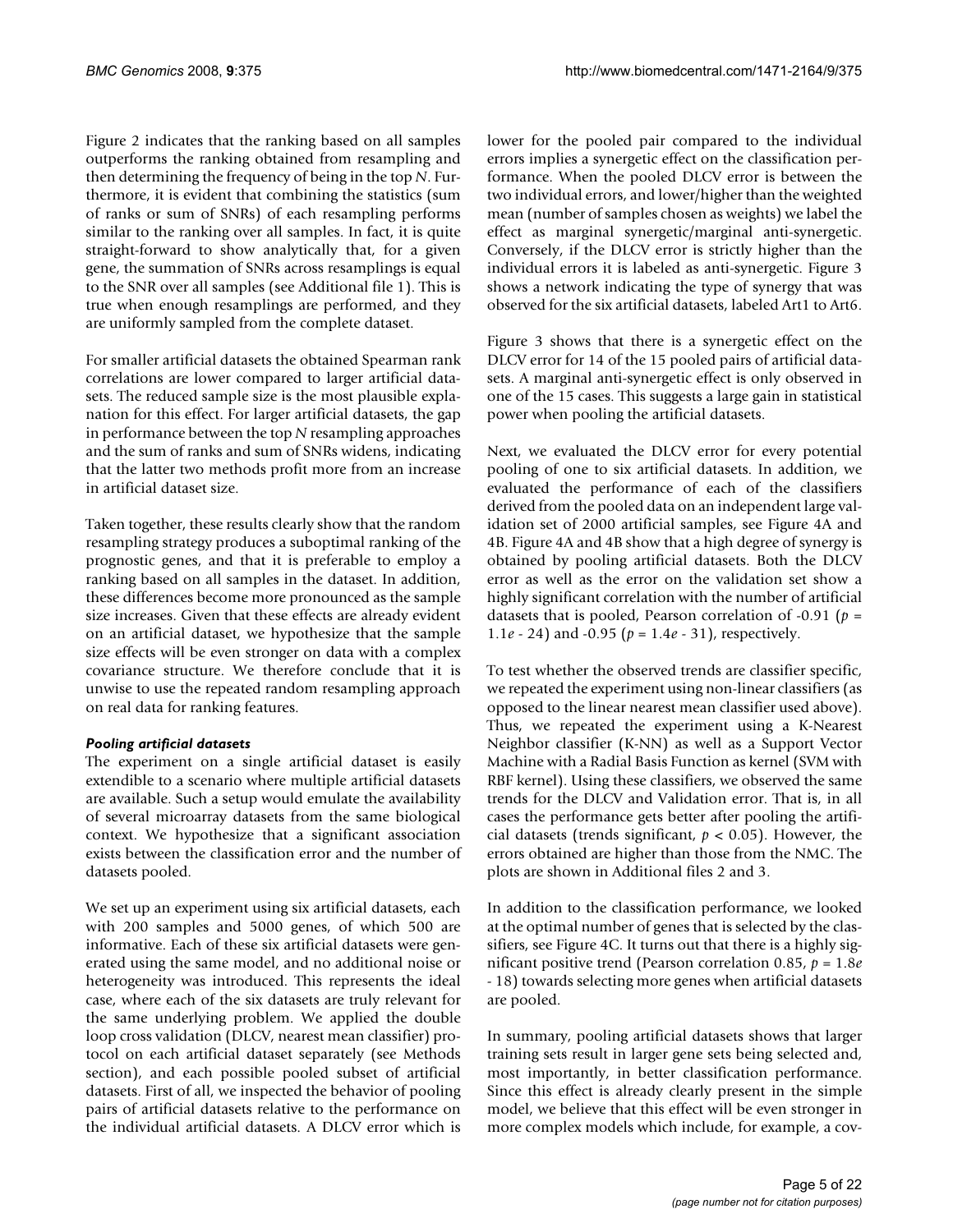

#### Figure 3

**Network indicating the synergy between six artificial datasets (Art1 to Art6).** Each of these six datasets were generated from the same model, without introducing any noise or heterogeneity. Each node represents a dataset, and each edge the effect on the DLCV error when pooling them. Four different effects were considered, synergy (bright green) when the pooled error is lower than each of the separate errors. Marginal synergy (light blue) when the pooled error is lower than the weighted mean of the separate errors, conversely marginal anti-synergy (yellow) when it is higher. Lastly, true anti-synergy (orange) indicates a higher DLCV error for the pooled dataset.

ariance structure between genes. This stems from the fact that these more complex models will require more data (relative to the simple models) to accurately estimate the required complex classifiers.

#### *Pooling breast cancer datasets*

We used a compendium of six Affymetrix breast cancer datasets to evaluate the effect of pooling datasets on the performance of classifiers (see Table 1 and methods section). Our aim is to classify patients into the poor/good outcome groups as well as possible. To this end, we followed the same strategy as on the artificial datasets. First, we inspected the synergy effect on the DLCV error achieved on pairs of datasets relative to the DLCV errors on the individual datasets (DLCV, nearest mean classifier). Figure 5 shows a network indicating the synergy among the six real datasets.

Figure 5 shows that for 11 of the 15 pairwise pooled datasets a synergetic effect was observed (green/blue link). For 4 of the 15 pairwise pooled datasets there was a marginal anti-synergetic effect (yellow link), and for none of the pairs the effect was anti-synergetic (orange link).

As a next step we applied the DLCV framework on each potential pooling of the datasets, and assessed the DLCV error. In addition, we evaluated the performance of each classifier on a seventh independent dataset (Vijver *et al.* [3]). Figure 6A and 6B show the DLCV error and validation error as a function of the number of datasets pooled.

There is a clear trend indicating that the DLCV error decreases when more datasets are pooled (see Figure 6A). The observed trend has a Pearson correlation of -0.26, which is significant:  $p = 4.0e - 2$ . Of course, since the different datasets have different numbers of samples, an alternative would be to evaluate the correlation of the error and the actual number of samples in the pooled datasets. Doing this unveils a similar significant correlation (Additional file 4).

The results on the seventh independent validation set (Vijver *et al.* [3] data) confirm the synergetic effect obtained by pooling datasets (see Figure 6B). The trend is even more pronounced at a Pearson correlation of -0.35, with *p* = 5.0*e* - 3. In addition, in a multivariate Cox proportional hazards model the signature is an independent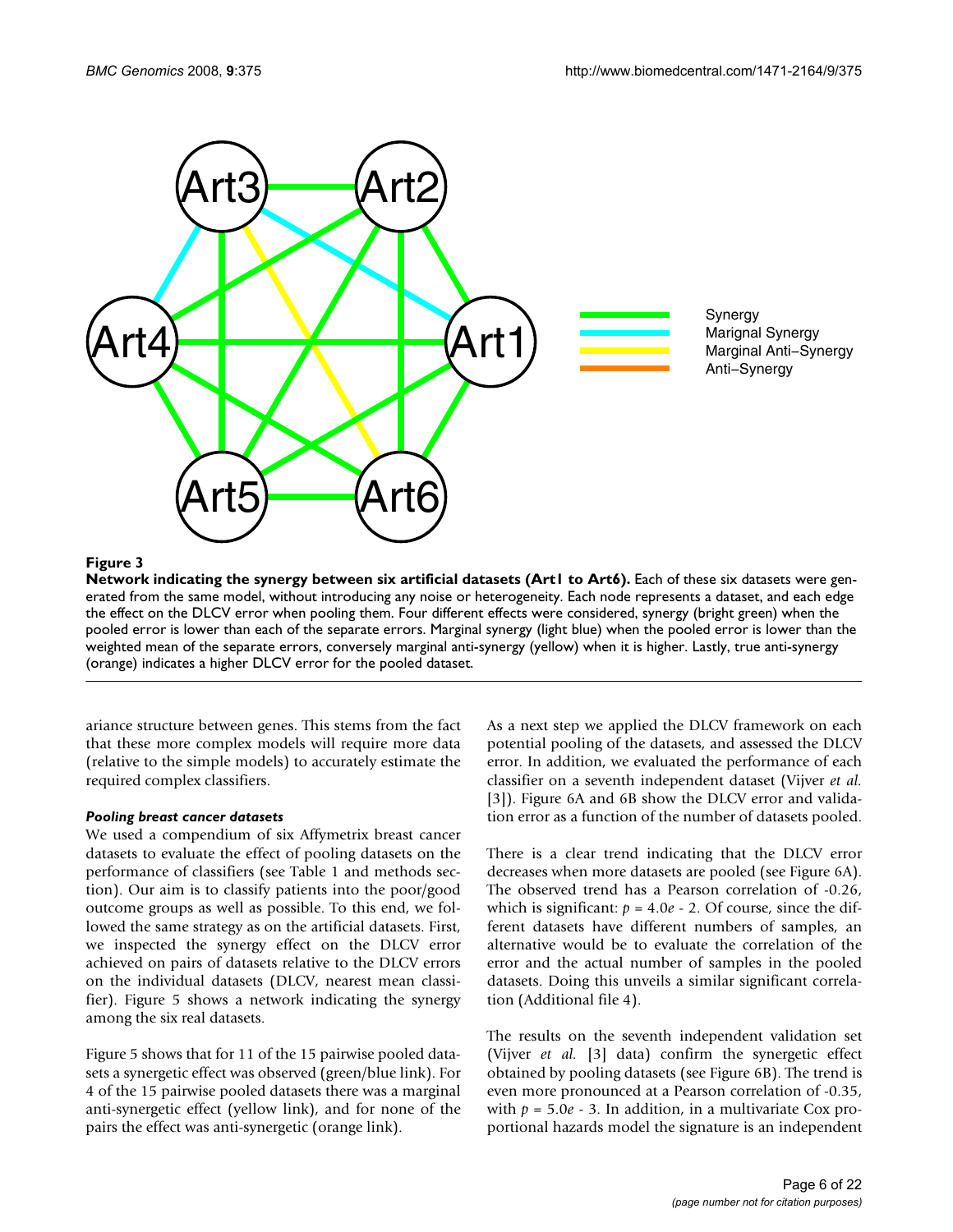

Scatterplot indicating th **Figure 4** e classification error relative to the number of datasets that is pooled

**Scatterplot indicating the classification error relative to the number of datasets that is pooled.** A) DLCV error. B) Error on a large independent validation set of 2000 samples. C) Number of genes selected by the DLCV protocol. The color corresponds to the number of datasets that was used. Poolings with the same number of datasets are sorted based on error/ number of genes. Labels indicate which combination of datasets was used.

predictor of outcome in the presence of the standard clinico-pathological variables (data not shown). Similarly, plotting the results in a Kaplan-Meier plot indicates a highly significant separation (*p* = 9.5*e* - 7, logrank test, data not shown).

The nearest mean classifier that was used in the above experiment is a relatively simple linear classifier, which is known to perform well on this type of data [26]. To test whether the observed trend is classifier specific, we repeated the experiment using non-linear classifiers. Thus,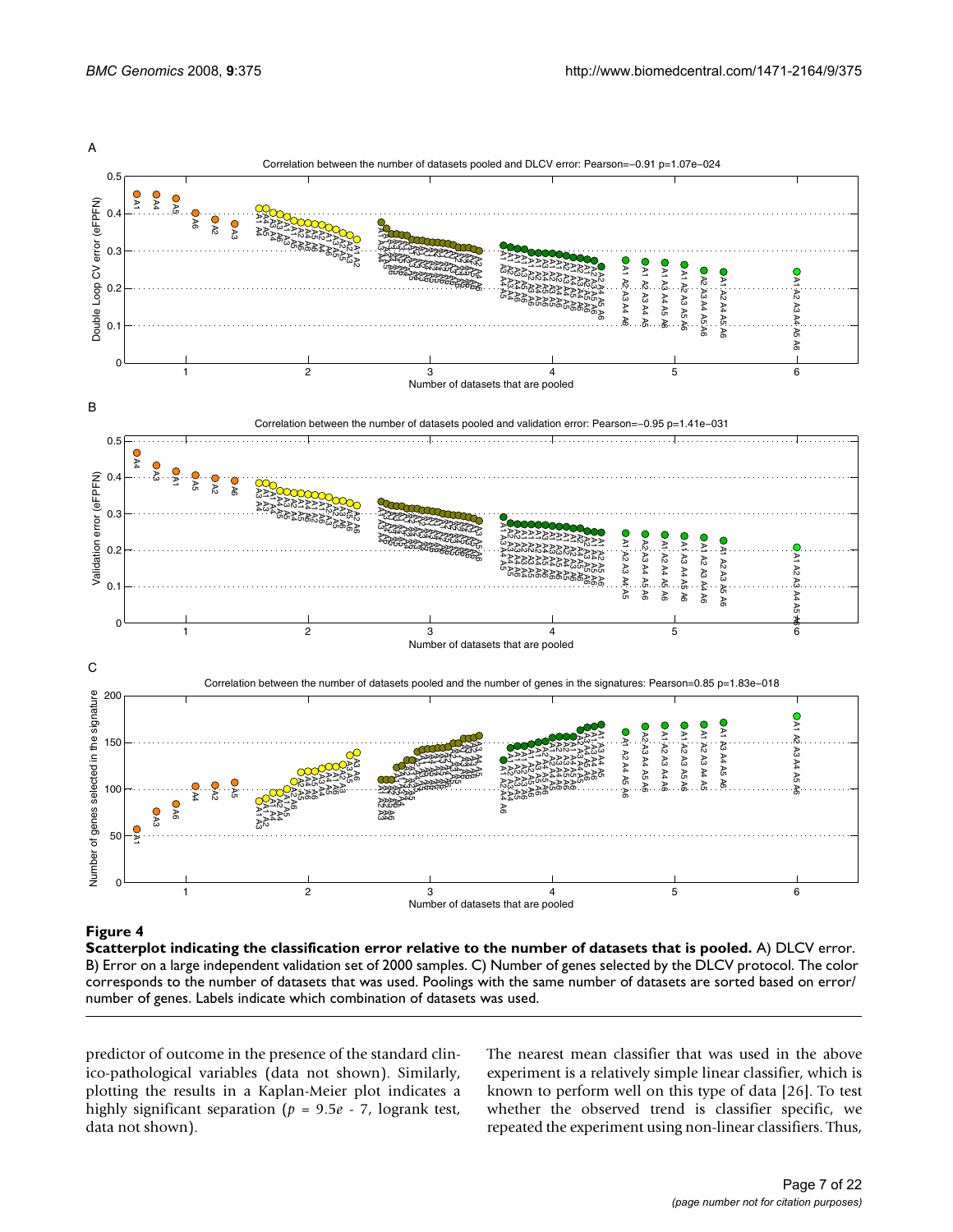|                     |          |             |       | All ER |      | ER pos          |      | ER neg         |      |
|---------------------|----------|-------------|-------|--------|------|-----------------|------|----------------|------|
| Publication:        | Label    | Survival    | Total | Poor   | Good | Poor            | Good | Poor           | Good |
| Desmedt et al. [4]  | Des(D)   | <b>DMFS</b> | 120   | 29     | 91   | 16              | 65   | 13             | 26   |
| Minn et al. [22]    | Min (Mn) | <b>DMFS</b> | 62    | 21     | 41   | 9               | 30   | $\overline{2}$ | П    |
| Miller et al. [18]  | Mil (MI) | SOS         | 193   | 37     | 156  | 26              | 117  | П              | 39   |
| Pawitan et al. [23] | Paw (P)  | SOS         | 142   | 22     | 120  | $\overline{14}$ | 99   | 8              | 21   |
| Loi et al. [24]     | Loi (L)  | <b>DMFS</b> | 120   | 28     | 92   | 21              | 71   |                | 21   |
| Chin et al. [25]    | Chi(C)   | <b>DMFS</b> | 86    | 23     | 63   | $\overline{14}$ | 50   | 9              | 13   |
| Vijver et al. [3]   | Vij (V)  | <b>DMFS</b> | 248   | 70     | 178  | 44              | 149  | 26             | 29   |

#### **Table 1: Indication of the origin of the seven datasets that were used.**

The Survival column indicates the type of survival data that was used; DMFS Distant Metastasis Free Survival; SOS breast cancer Specific Overall Survival. Lastly, for each dataset the total number of samples is indicated along with the number of poor/good samples per ER subgroup.

we repeated the experiment using a K-Nearest Neighbor classifier (K-NN) as well as a Support Vector Machine with a Radial Basis Function as kernel (SVM with RBF kernel). The results that were obtained for the DLCV error and the validation error on the Vijver dataset are shown in Additional files 5 and 6, for the K-NN and SVM classifiers, respectively.

Overall, the average eFPFN across all 63 different pooling combinations when using the K-NN classifier (DLCV =

0.356) is slightly worse compared to the nearest mean classifier (DLCV = 0.348). In addition, the error obtained using the SVM (DLCV =  $0.391$ ) is higher than the K-NN. Similarly, the average error on the independent validation set (Vijver) is also higher: (0.329 for the NMC, 0.365 for the K-NN and 0.405 for the SVM). This corresponds to the previous observation that simpler classifier often perform better on this type of data. At the same time, the trend that classifiers that are derived from pooled datasets are more accurate is also observed.



#### Figure 5

**Network indicating the synergy between six real datasets.** Each node represents a dataset, and each edge the effect on the DLCV error when pooling them. Four different effects were considered, synergy (bright green) when the pooled error is lower than each of the separate errors. Marginal synergy (light blue) when the pooled error is lower than the weighted mean of the separate errors, conversely marginal anti-synergy (yellow) when it is higher. Lastly, true anti-synergy (orange) indicates a higher DLCV error for the pooled dataset.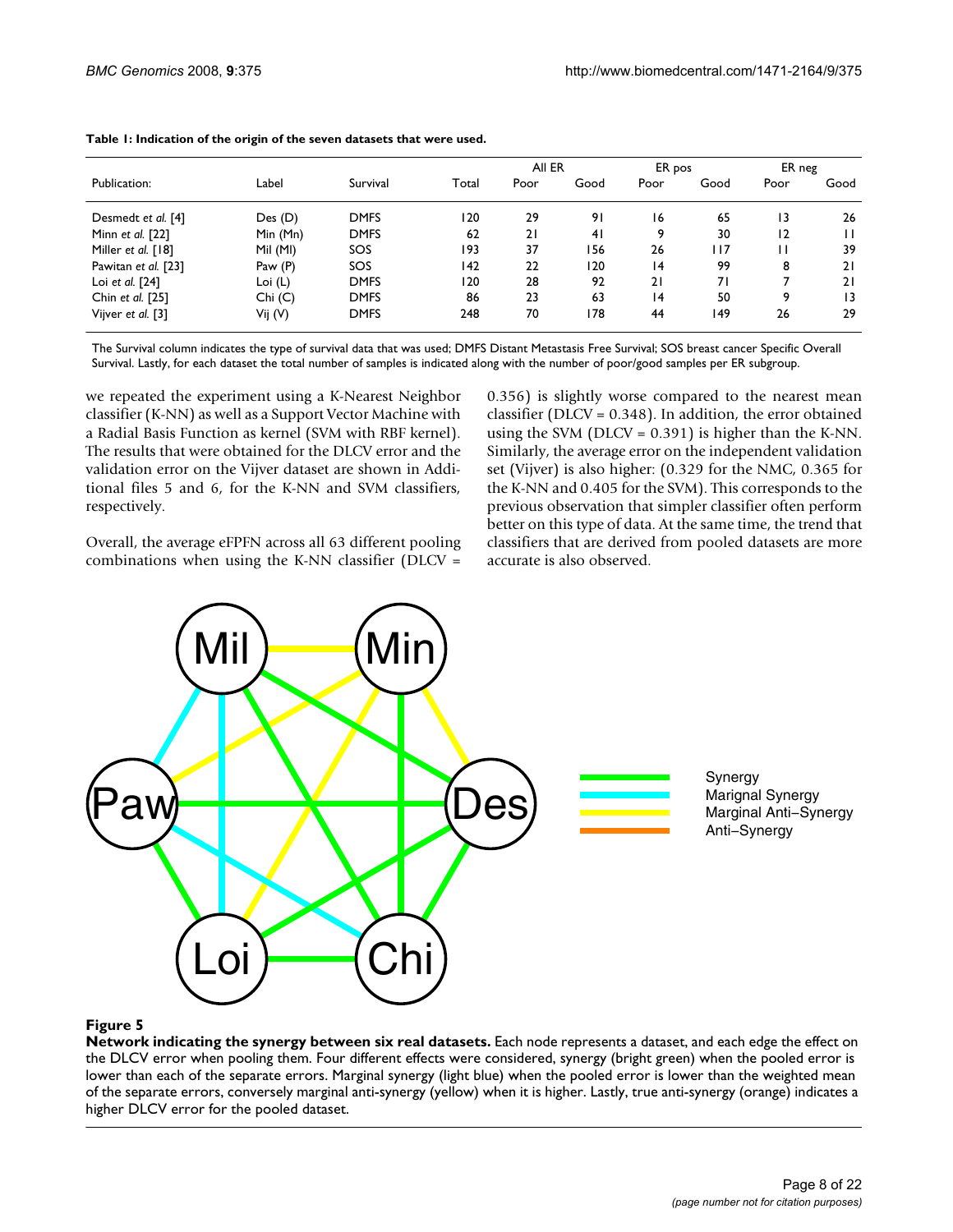

#### Scatterplot indicating th **Figure 6** e classification error relative to the number of datasets that is pooled

**Scatterplot indicating the classification error relative to the number of datasets that is pooled.** A) DLCV error. B) Error on the Vijver *et al.* [3] dataset. C) Number of genes selected by the DLCV protocol. The color corresponds to the number of datasets that was used. Poolings with the same number of datasets are sorted based on error/number of genes. Labels indicate which combination of datasets was used.

In conclusion, not only simple linear classifiers, but also more complex non-linear classifiers show a clear benefit by training them on pooled datasets. Moreover, these results confirm that the linear nearest mean classifier is the best candidate for this type of classification problem.

Previously reported classifiers have been using varying numbers of genes. Signatures that have been derived using a cross validation setup that is similar to the one used here, use 52 [20] to around 70 genes [2,3]. We have investigated the number of genes selected by the DLCV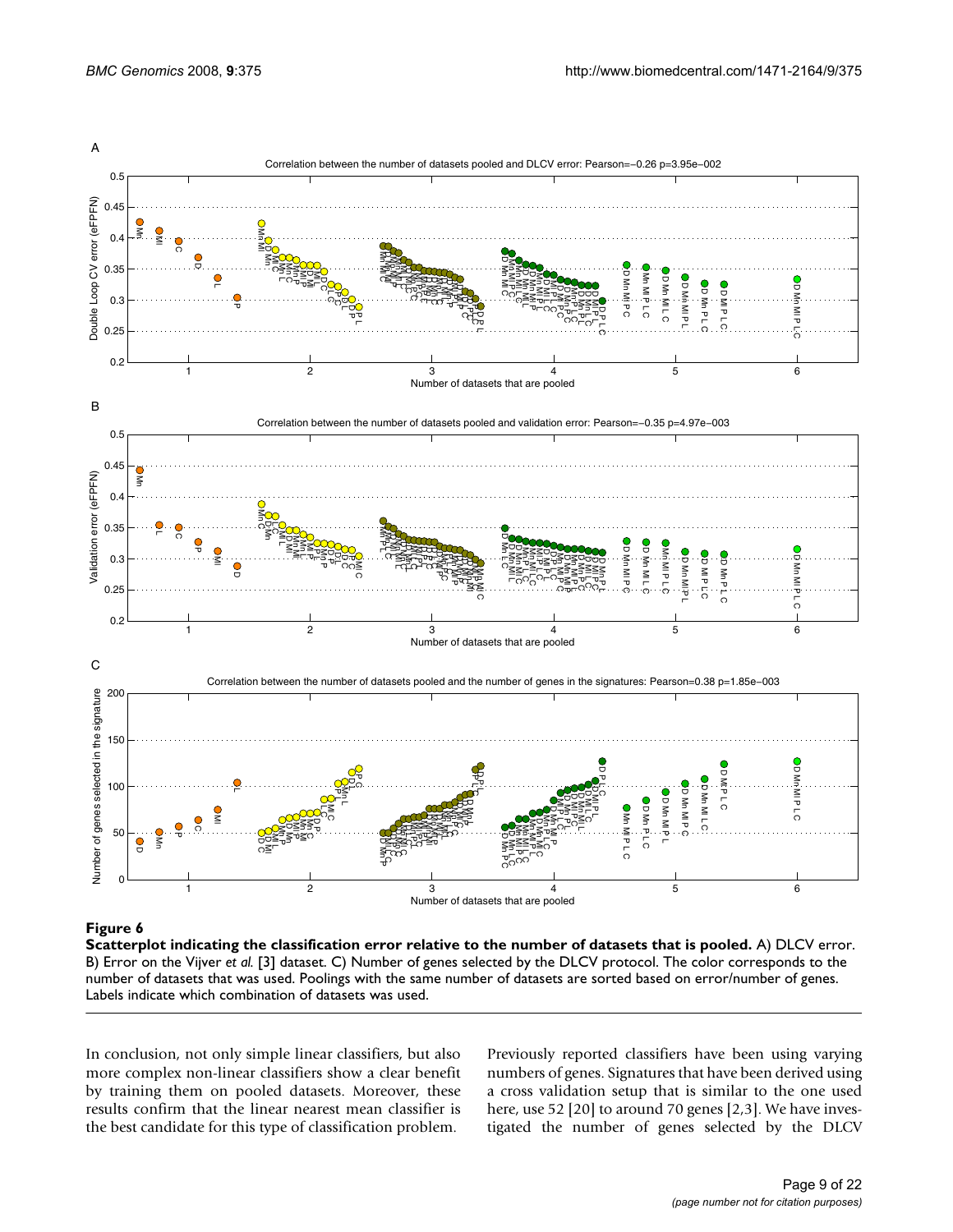method, for each of our pooled datasets, see Figure 6C. The classifiers trained on a single dataset use around 50 genes, whereas pooled datasets select progressively more genes. Especially the classifiers from five or six datasets select more than 100 genes. These results indicate a positive trend in the number of datasets pooled and the number of genes selected in the signatures (Pearson correlation of 0.38 with *p* = 1.9*e* - 3).

In summary, the effects observed when pooling artificial datasets are also observed when pooling breast cancer datasets. This implies that datasets should be analyzed jointly rather than in isolation.

#### *Enrichment of the signatures*

Functional enrichment of prognostic signatures has unveiled a multitude of pathways that are associated with tumor progression. We set out to inspect the effect of pooling datasets on the enrichment. We used a collection of 1860 genes sets consisting of at least five annotated genes (see Methods section). For each pooled combination, we used the hypergeometric test to assess the significance of the overlap, followed by Bonferroni correction (see Methods section).

The most highly enriched categories were proliferation associated, which are well-known to be associated with tumorigenesis. Figure 7 shows the enrichment for three of the gene sets. Figure 8 depicts a complete heatmap of enrichments.

As seen in Figure 7A, the mitosis GO category (GO:0007067: mitosis) shows a significant enrichment for practically every pooled combination of datasets. This is an example of a very strong signal, which gets even stronger when pooling datasets. Another proliferation related category (Figure 7B), the cell cycle pathway (KEGG – hsa04110 – Cell cycle) becomes significantly enriched when roughly three or more datasets are combined. Thus it's association is weaker than the mitosis gene set, but gets detected when pooling a few datasets.

Lastly, a gene set associated to microtubule activity (GO:0003777: microtubule motor activity) is non-significant for the range of pooling one to three datasets (Figure 7C). When combining four or five it is sometimes picked up, and is definitely picked up when pooling six datasets. This is a clear example of a relatively weak signal, which benefits significantly from pooling datasets.

Conversely, we also observe that many gene sets which are significant in some of the single/pairs of datasets are no longer significant when pooling (Figure 8). For instance, glycolysis related pathways are only picked up in the signature extracted from the Pawitan *et al.* [23] dataset. This is evidence that those categories are specific to this dataset, but represent false positives within the context of the global breast cancer population.

Overall, the enrichment analysis provides further proof that pooling datasets significantly increases the statistical power to detect weak signals and filter out false positive associations.

#### *Heterogeneity amongst the breast cancer datasets*

Pooling datasets with a high degree of heterogeneity might have a detrimental effect on subsequent analysis. A potential way to limit the heterogeneity would be to restrict the analysis to known clinical subgroups. To test this, we split each dataset based on ER status, and repeated the analysis on each of these subgroups. Of course, these splits reduce the number of samples and intensify small sample size related problems. For this reason it becomes impractical to exhaustively explore all possible stratifications of the dataset. We chose the ER status since it is known to have a profound effect on disease progression and gene expression.

On the subgroup of ER positive samples, we observed the same trends as on the complete datasets. We observed a synergetic effect for 10 of the 15 of the pooled pairs of datasets (see Additional file 7). Moreover, the trends observed on all samples are also significant on the ER positive subset (see Additional file 8). Enrichment analysis of these signatures revealed the same set of categories that were found on the complete set of samples (see Additional file 9).

Similarly, we also repeated all analyses on the ER negative subgroup of samples. We observe the same trends as on all samples or the ER positive group (see Additional file 10 and 11). However, the classification accuracy on this subgroup is much lower. A potential explanation for this observation is that this group of samples is inherently more difficult to classify, or that the small sample size related problems play a big role (combining all six datasets results in 191 samples).

Enrichment analysis of the signatures from the ER negative group, leads to a very limited set of enriched gene sets (see Additional file 12). The most highly enriched category is 'GO:0006955: immune response'. This confirms previous reports on the association of this category with outcome in the ER negative group [27,28]. However, in the largest dataset (all ER negative samples), not a single category is enriched. In both of the ER groups, we observed the same synergetic trends when pooling datasets on cross validation, independent validation, and the number of genes selected. Therefore, heterogeneity among the datasets due to ER status is only limited.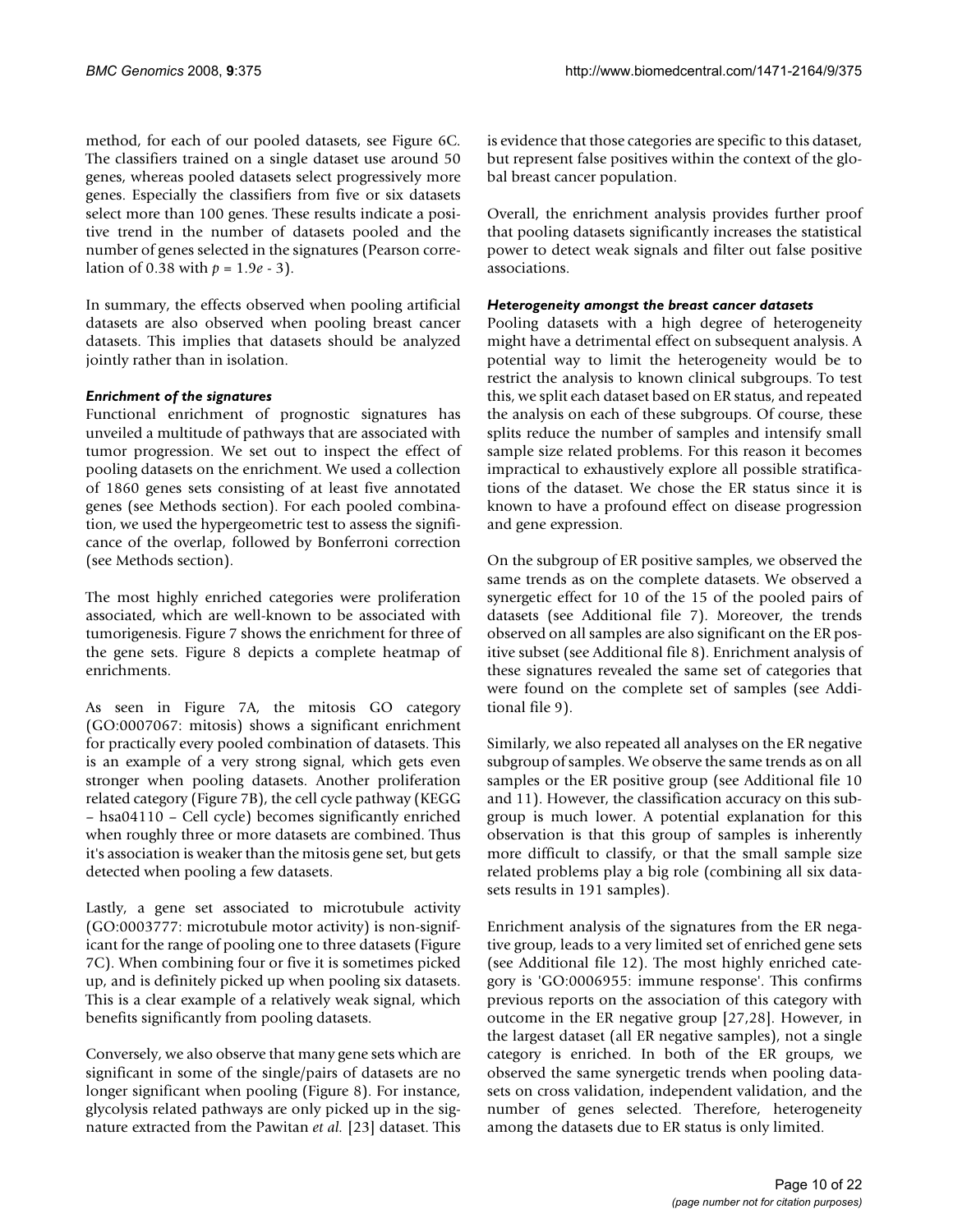

#### Figure 7

**Enrichment of three gene sets relative to the number of datasets which is pooled.** A) GO:0007067: mitosis B) KEGG – hsa04110 – Cell cycle C) GO:0003777: microtubule motor activity. Scatterplots indicate the minus log10 of the Bonferroni corrected p-values. The red line indicates the level at which 0.01 is reached.

#### *Overlap amongst signatures*

It has been previously observed that existing signatures have limited overlap in terms of genes. Several potential explanations have been proposed for these differences:

1. Heterogeneity in expression due to different platform technologies and references;

2. Differences in supervised protocols with which signatures are extracted;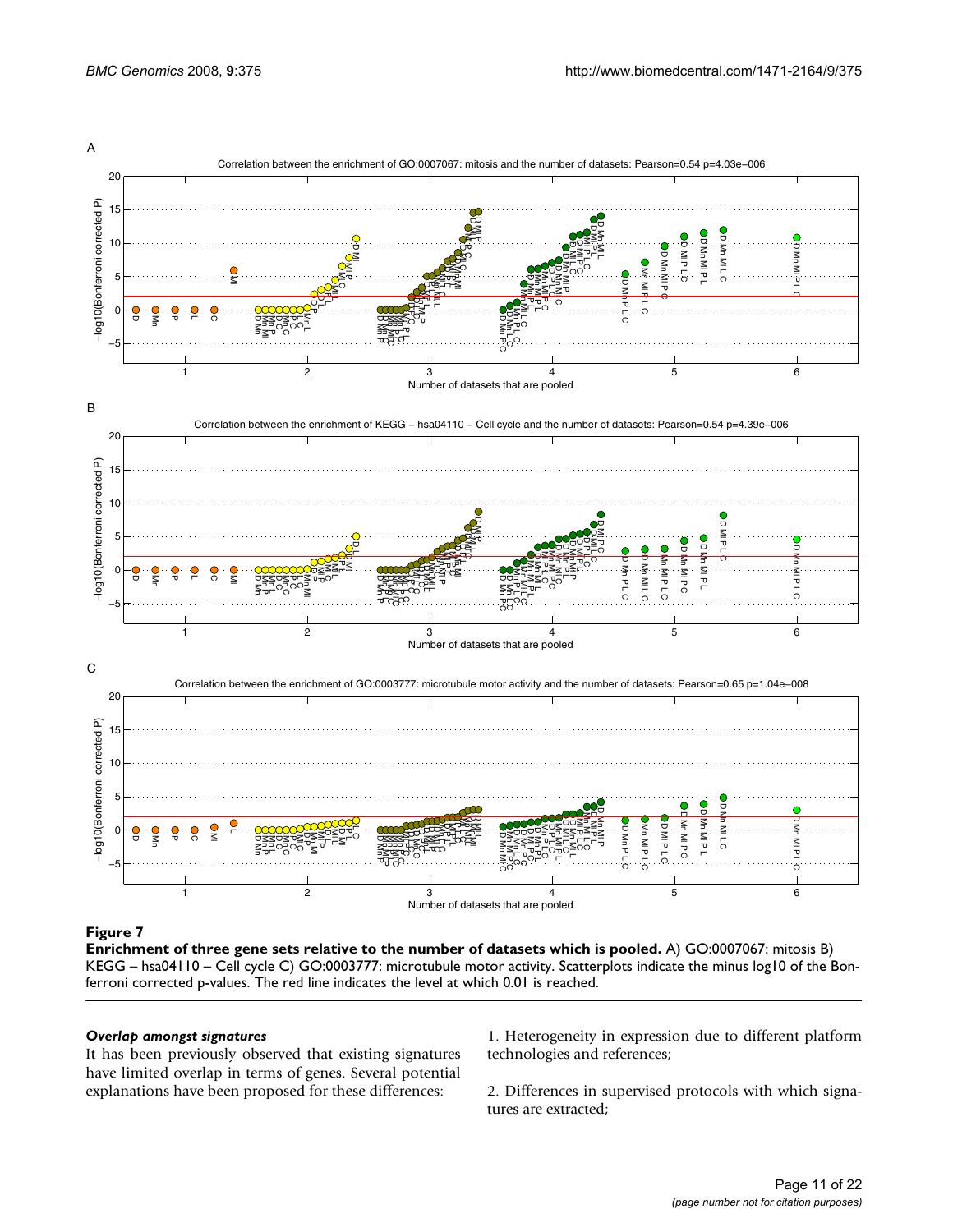

**Figure 8** Heatmap of the Bonferroni corrected p-values of the enrichment between each signature and a collection of general signature and a collection of general signature and a collection of general signature and a colle

**Heatmap of the Bonferroni corrected p-values of the enrichment between each signature and a collection of gene sets.** Only categories with at least 1 significant association are shown.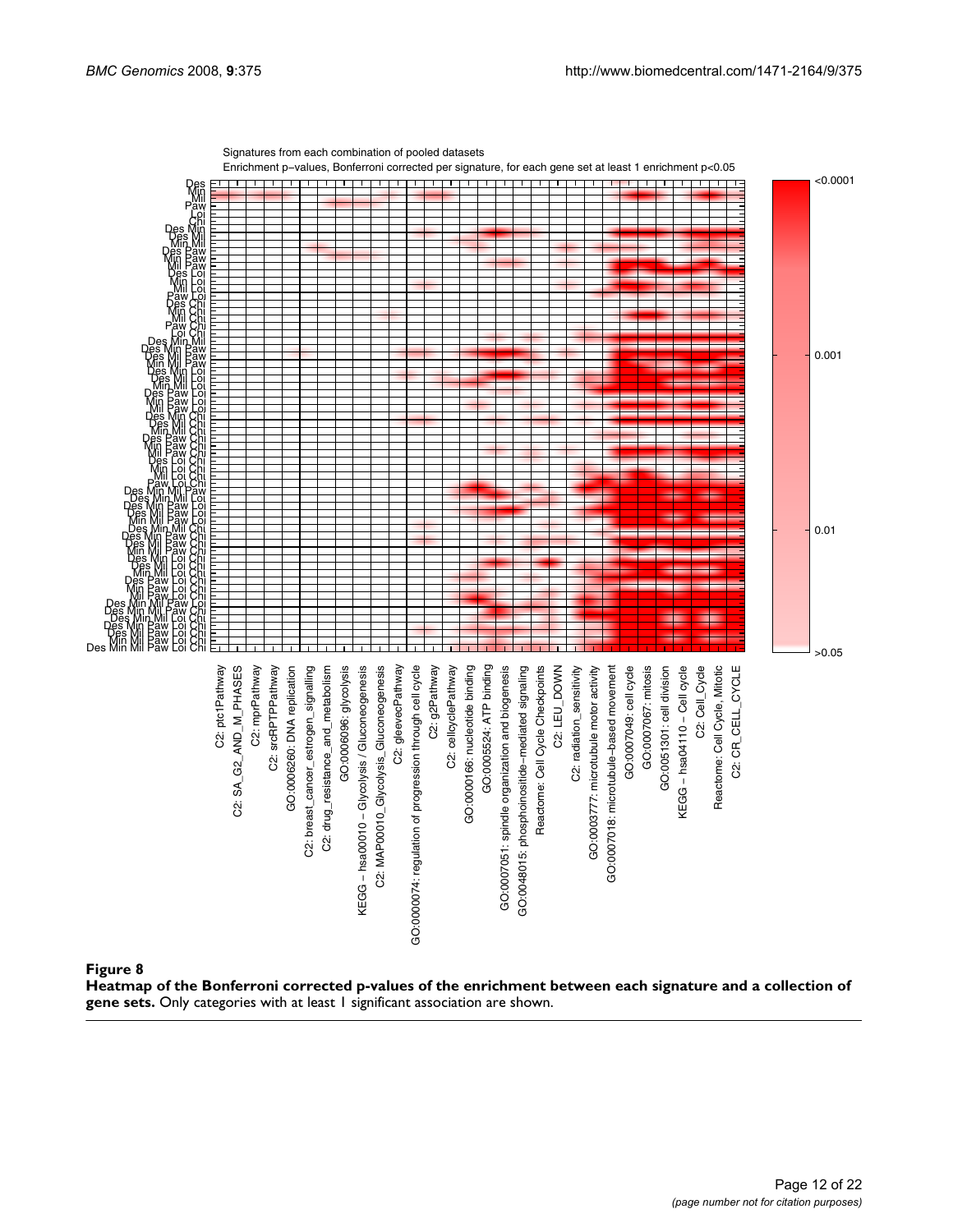3. Although the genes are not exactly the same, they represent the same set of pathways;

4. Differences in clinical composition between datasets (i.e. sample heterogeneity) and

5. Small sample size problems that cause inaccurate signatures.

Here we will critically evaluate whether we observe support for each of these explanations in the context of the six breast cancer datasets we studied.

#### *Explanations 1 and 2*

In our analysis, we have restricted ourselves to the same platform for training our classifiers, and use the same supervised protocol on all datasets. This allowed us to check whether the first two explanations apply. We evaluated the relative overlap of every combination of two signatures that were extracted from a single dataset, see Figure 9A. For these 15 comparisons, the majority of genes are exclusively part of one signature (mean overlap 1.8%). This clearly indicates that, within the context of the datasets studied here, Explanations 1 and 2 are not the likely causes of the limited overlap between the signatures from these six datasets.



#### Histograms indicating the perc **Figure 9** entage of genes (A-C) and enriched gene sets (D-F) that overlap between two signatures

**Histograms indicating the percentage of genes (A-C) and enriched gene sets (D-F) that overlap between two signatures.** A and D) Median histogram and hypergeometric p-value across every pairwise comparison of signatures from single datasets. B and E) Median histogram and hypergeometric p-value across every pairwise comparison of signatures from 2 pooled datasets C and F) Average histogram and hypergeometric p-value across every pairwise comparison of signatures from 3 pooled datasets. We only considered the comparisons of pooled datasets that do not overlap in terms of samples, e.g. the comparison of the signatures from 'Des Loi' and 'Des Paw' is excluded to avoid any bias.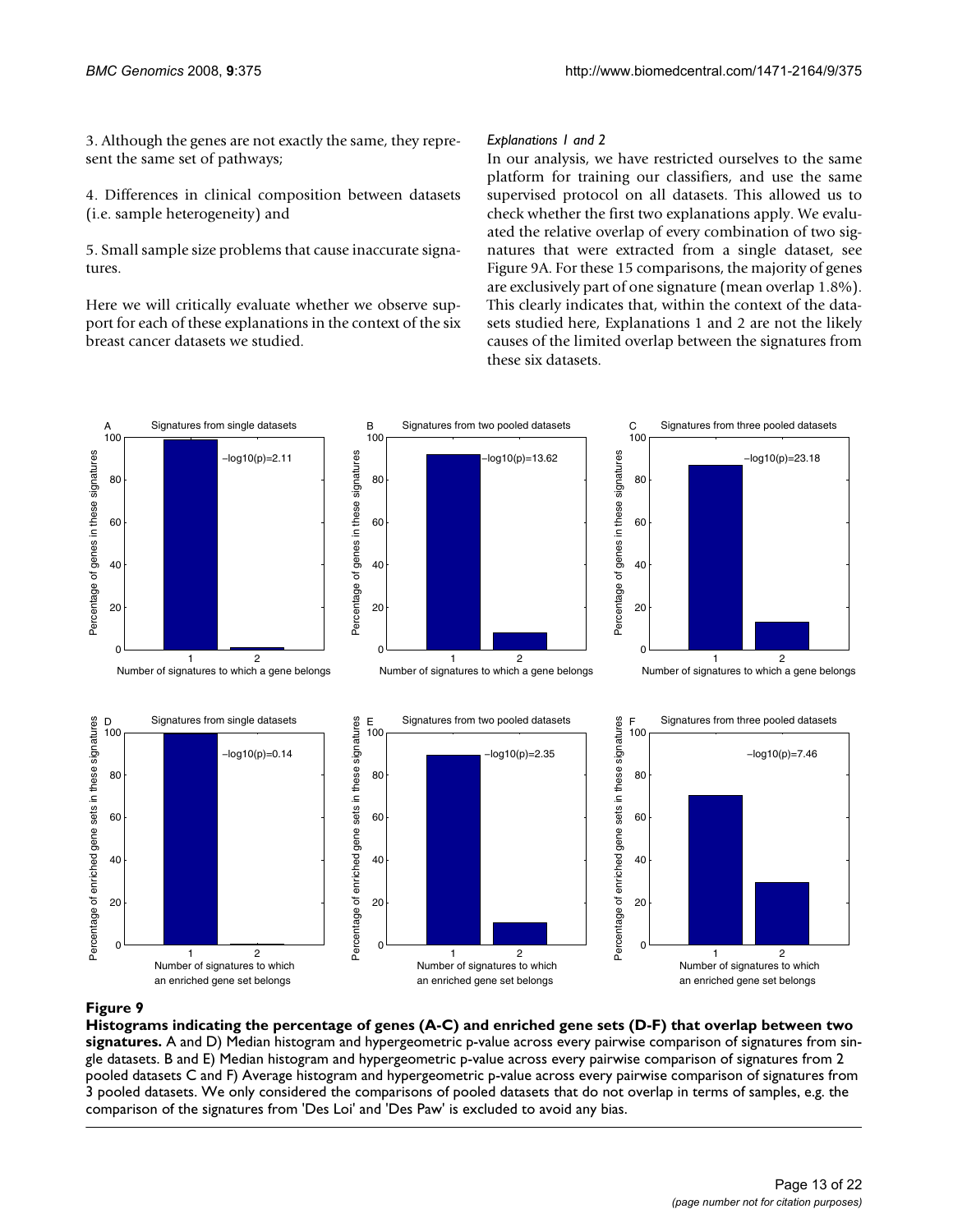#### *Explanation 3*

Using our functional enrichment analysis we checked Explanation 3. The enrichment patterns of the signatures from single datasets are largely disparate (Figure 7). Two of the six signatures are not enriched for any functional category. There is only one gene set (GO:0007049: cell cycle), which is enriched in three signatures, namely those derived from Desmedt *et al.* [4], Miller *et al.* [18], and Loi *et al.* [24]. When considering the set of enriched gene sets that overlap between every pair of signatures (Figure 9D), we observed a mean overlap of less than 1%. Taken together, this indicates that there is very little support for the third explanation in these six datasets.

#### *Explanation 4*

Breast cancer is well known to be a complex disease which manifests itself in a range of subtypes. As a result, differences in the clinical composition of different datasets might explain the different signatures. However, when creating a histogram of signature overlap within the ER positive/negative subgroups we also found that the majority of genes are only part of one signature. Thus, heterogeneity with respect to ER status does not explain the limited degree of overlap among the signatures from these six datasets. Of course, it could still be that differences in the composition with respect to another (unknown) clinical parameter partly explain the lack of overlap.

#### *Explanation 5*

Signatures that are derived from pooled datasets have been derived using more samples, thereby easing small sample size related difficulties. Therefore, we inspected the relative overlap between signatures derived from one, two and three datasets. To avoid any bias, we only consider pairs of pooled datasets that do not overlap in terms of samples. The histogram and p-values shown in Figure 9A–C represent the mean over all these combinations. The overlap becomes progressively larger for signatures that are extracted from larger datasets (single dataset: 1.8%, two pooled datasets: 8.1%, three pooled datasets: 13.1%). At the same time this overlap becomes more significant (single dataset: -*log*10(*p*) = 2.1, two pooled datasets: -*log*10(*p*) = 13.6, three pooled datasets: -*log*10(*p*) = 23.2). The same trends were observed on the artificial data, and the ER positive subgroup (results not shown). Next, we repeated this analysis by looking for overlap in terms of enriched gene sets (Figure 9D–F). Similarly, signatures derived from the pooled datasets show a higher degree of enriched gene sets that overlap. The distinguishing property of these signatures is the fact that they were derived from a larger dataset, i.e. more samples. Thus, we conclude that Explanation 5 is the most relevant explanation for the low degree of overlap in genes from signatures derived from these six datasets.

#### *Consensus signature across six datasets*

The signature from the six pooled datasets will be substantially different from those derived from each individual dataset. To gain insight into the difference, we created a chart indicating the rank position of all 127 genes selected in the classifier trained on all six datasets, along with rank positions from these genes in the rankings obtained from the individual datasets (Figure 10). Additional file 13 contains detailed information on the 127 genes, and the centroids of the classifier. Most of the 127 signature genes, had a much lower rank (larger rank number) in the individual signatures, implying that they're not part of those signatures. The difference in ranking of the 127 genes is especially large compared to the signature derived from the Minn *et al.* [22] and Chin *et al.* [25] data. This implies that those rankings are dominated by genes which are not generally relevant for breast cancer.

We compared our signature to signatures derived from different breast cancer datasets. We compared to the 70 gene signature from Wang *et al.* [2], 76-gene signature from Vijver *et al.* [3], 70-gene signature from Naderi *et al.* [19], and the 52-gene signature from Teschendorff *et al.* [20]. The latter of which was derived from the first three datasets. None of these three datasets were employed to derive the 127 gene signature. The overlap between the 127 genes and the Teschendorff signature is more significant (*p* = 2.3*e* - 18) than with Naderi (*p* = 1.2*e* - 11), Vijver (*p* = 7.4*e* - 7) or Wang (*p* = 4.7*e* - 1). This provides additional evidence that the limited signature overlap is most likely caused by small sample size difficulties.

The set of genes in the signature from all six datasets contains many well known and described genes. For instance, it confirms the significance of HMMR (Rank 127, Figure 10) which was only recently associated with breast cancer [29]. This gene was not picked up in any of the individual signatures. In the same study, Pujana *et al.* [29] derived a set of 164 genes that are associated with BRCA1, BRCA2, ATM, and CHEK2. This set of 164 genes is significantly overrepresented in the 127 signature genes (*p* = 2.4*e* - 9).

#### *Biological relevance of the consensus signature*

Cell cycle and Mitosis pathways are the common background of most prognostic gene expression classifiers. Not surprisingly, many of the 127 genes have been previously described as markers of proliferation and poor prognosis in different types of cancer. These include: BUB1B, BUB1, MAD2L1, C16orf61 (DC13), CCT5, EIF4EBP1, MELK, MYBL2, CCNA2, CCNB1 and CCNB2. More specifically, EIF4EBP1 (4E-binding protein 1, 4E-BP1) is a EIF4E-binding protein that plays a critical role in the control of protein synthesis, survival, and cell growth. Rojo *et al.* [30] showed that 4EBP1 is activated in a high percentage of breast tumors, and is associated with higher malignant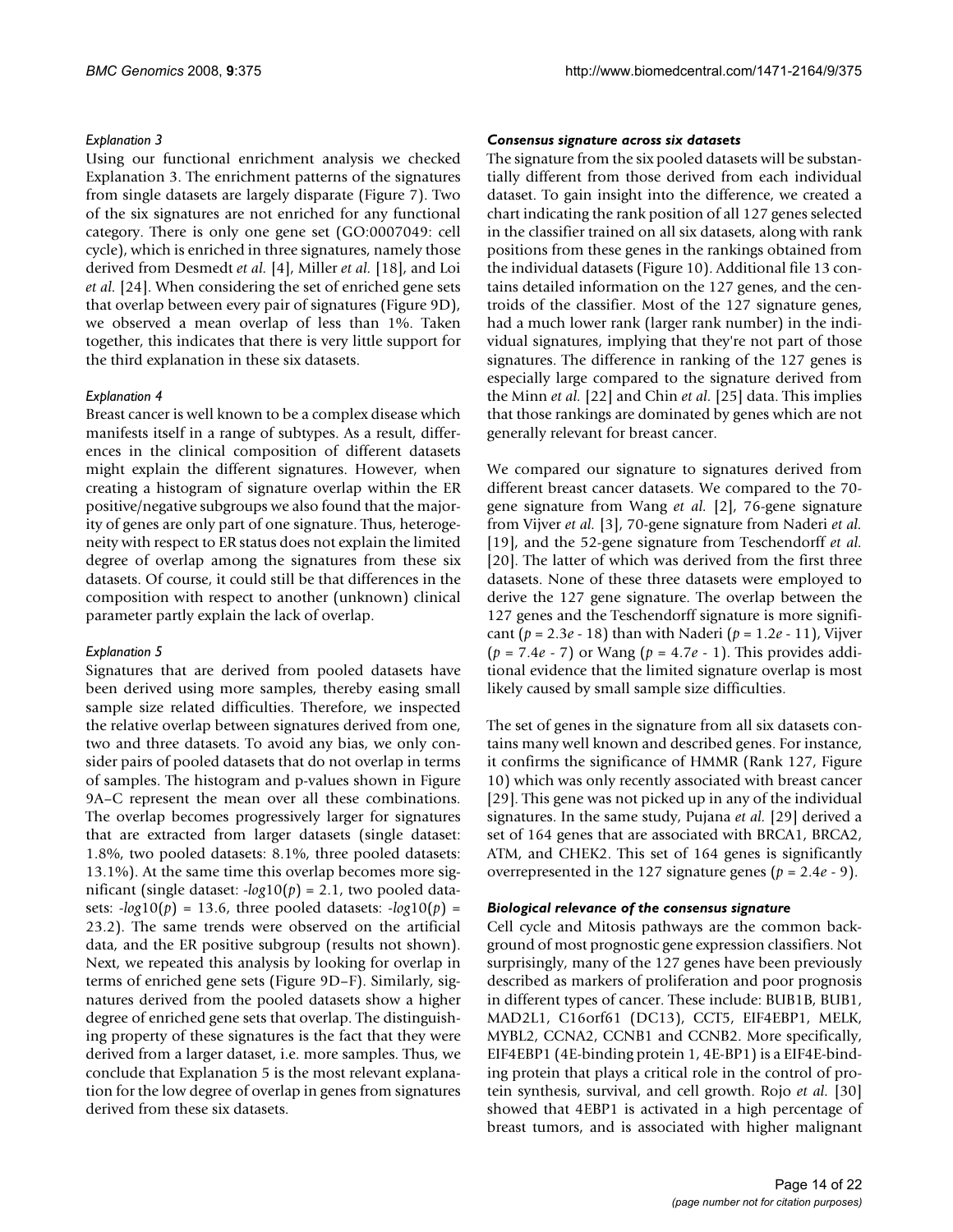

#### Figure 10

**Chart listing the 127 genes selected in the classifier trained on all six datasets.** For each gene, we list the rank, Entrez id, and Gene symbol. Green cell shading indicates the genes that are part of the signature from the six pooled datasets, which are not part of any of the signatures from the single datasets. Yellow cell shading indicates the seven microtubule associated genes. The succeeding columns indicate the rank position of a particular gene in each of the six separate rankings. An orange cell shading indicates the genes that were part of the individual signatures. The purple cell shading indicates the overlap to a group of existing breast cancer signatures (Wang *et al.* [2], Vijver *et al.* [3], Naderi *et al.* [19], Teschendorff *et al.* [20]), and a group of breast cancer associated genes (Pujana *et al.* [29]). P-values indicating the significance of the overlap (hypergeometric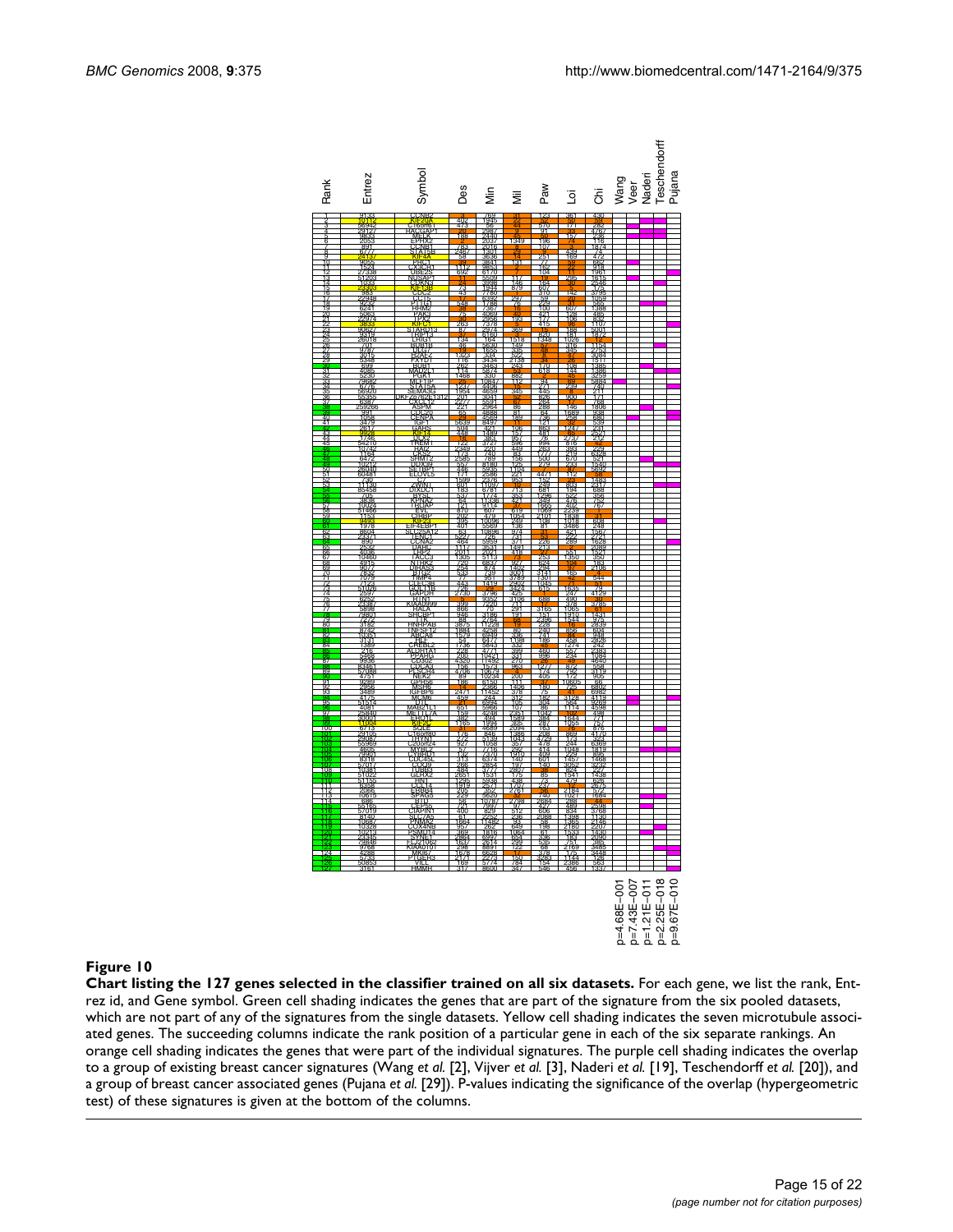grade, tumor size, and local recurrence regardless of HER2/neu status (Armengol *et al.* [31]). Lin *et al.* [32] showed that MELK (maternal embryonic leucine zipper kinase), is overexpressed in both breast cancer specimens and cancer cell lines, and that its kinase activity possibly plays a significant role in breast cancer cell proliferation. They show that down-regulation of MELK by treatment with siRNA significantly suppressed the cell growth of breast cancer, indicating its crucial role in the proliferation of breast cancer.

C16orf61 (DC13) and CCT5 are examples of genes associated with therapy resistance. More specifically, C16orf61 (DC13) was previously found to be involved in multidrug resistance in breast cancer [33], and mRNA levels of CCT5 were significantly associated with resistance to docetaxel [34].

Cellular movement and cytokinesis pathways are significantly over-represented in our prognostic signature mainly through genes (KIF23, KIFC1, KIF14, KIF20A, KIF2C, KIF13B, KIF4A, PRC1, TUBB3, TPX2, CENP-A) linked to the microtubule motor activity (GO:0003777) and the microtubule-based movement (GO:0007018) GO categories. It is of major interest that these GO categories are non-significant for the range of pooling one to three datasets and are only picked up when pooling more datasets.

The genes that are associated with the microtubule categories are all part of the kinesin family. This family is composed of more than 40 genes involved in spindle assembly and function, chromosome segregation, mitotic checkpoint control and cytokinesis. They are motor proteins that generate movement along microtubules. KIF14 is a prognostic factor in breast and lung cancer (Corson *et al.* [35,36]). KIF20A is over-expressed in pancreatic ductal adenocarcinoma (PDAC) and siRNA knockdown of KIF20A expression in PDAC cell lines attenuated growth of those cells (Taniuchi *et al.* [37]). KIF2C is also known to be over-expressed in breast cancer cells. Treatment of breast cancer cells (T47D and HBC5) by siRNA against KIF2C suppressed KIF2C expression and inhibited the growth of the breast cancer cell lines (Shimo *et al.* [38]). Immunoprecipitation assay showed an interaction between PRC1 and KIF2C in breast cancer cells (Shimo *et al.* [38]). KIF4a is overexpressed in cervical cancer (Narayan *et al.* [39]). Treatment of lung cancer cells with siRNA for KIF4A suppressed the growth of these cells and induction of exogenous expression conferred cellular invasive activity on mammalians cells (Taniwaki *et al.* [40]). TUBB3 over-expression is a marker of poor prognostic in pancreatic, non-small cell lung carcinoma and ovarian cancer (Ferrandina *et al.* [41], Seve *et al.* [42,43], Lee *et al.* [44]) and is a potential marker of resistance to

treatment by paclitaxel or vinorelbine-based chemotherapy. Kinesin related genes are currently vigorously pursued as therapeutic targets. Taxanes and Vinca alkaloids are major drugs in the clinical routine and are designed to bind and inhibit the motor function of the microtubules. The high frequency of side-effect of these drugs is due to the simultaneous alteration of microtubule cell-resting and differentiation function.

Drug companies are now putting an effort into the development of new molecules specifically targeting the kinesin family. Four other genes also present in the signature, TENC1, SEMA3G, CXCL12, and CX3CR1 also play a role in regulating cell motility and migration independently of the microtubule pathways (Chen *et al.* [45], Yu et al [46], Lopez-Bendito *et al.* [47], Lauro *et al.* [48]).

Taken together, this shows that many of the genes in the consensus signature have been characterized within a breast cancer con- text, and some have even been considered as drug targets. Nevertheless, not all of them have been covered, opening up possibilities for follow-up analysis. The fact that these genes have been derived from a compendium of six pooled datasets boosts confidence in their relevance within a clinical context.

## **Conclusion**

In our analysis we aimed to extract a robust classifier from multiple datasets. We explored the possibility of pooling datasets, which should alleviate small sample size related problems, and increase robustness. For a single dataset, we revisited the resampling strategy [5,13] which has been employed as a 'gold standard' for evaluating gene sets and has been applied to extract robust signatures, e.g. Yu *et al.* [14]. Our analysis provides proof that the resampling strategy does not alleviate potential problems due to sampling biases. Instead, by only taking the top *N* genes in every resampling into account, the obtained feature ranking is inferior to the ranking obtained based on all samples. Combining the statistics from each of the individual resamplings (either SNRs or Ranks), provides a ranking which is equivalent to the ranking based on all samples. Therefore, we propose to use the ranking over all samples in order to train a final classifier.

Concurrent analysis of multiple datasets is an established way to increase statistical power, and thereby robustness. Pooling the datasets prior to any analysis would enable the largest gain in statistical power. We presented an example of pooling artificial datasets, which unveiled a significant negative correlation between the number of datasets which is pooled, and the DLCV error/validation error. We also observed a significant positive correlation between the degree of pooling and the number of genes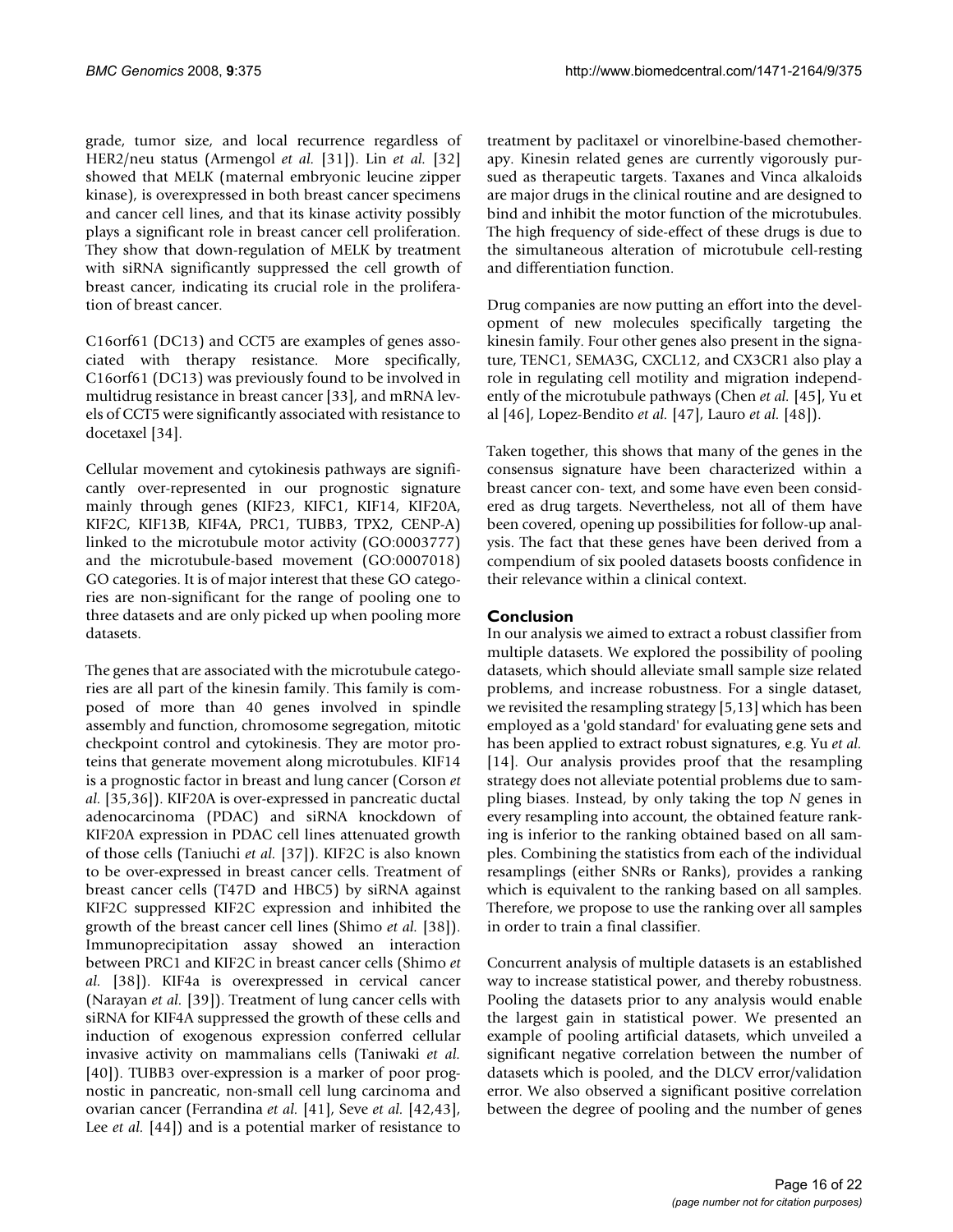which is selected. Thus, on the artificial data there is a clear synergetic effect associated with pooling of datasets.

Similarly, pooling breast cancer datasets represents a way to improve classification performance, since the pooled datasets will provide a better resemblance to the true underlying breast cancer population. For instance, breast cancer subtypes that are not present in one dataset might be present in another. A classifier trained on a pooled dataset was hypothesized to be more robust when applied to unseen, independent data. To test this hypothesis, we used a collection of six independent datasets, all measured on the same platform. Indeed, we observed a lower classification error for classifiers trained on pooled datasets. This significant trend is supported by a validation on a seventh independent dataset. The trends observed for pooling datasets strongly confirm the belief that there is a synergetic effect between pooling datasets and classification performance. Recently, another group [21] has come to a similar conclusion, albeit using only three datasets for training, and one for testing. A shortcoming in their analysis is that they do not switch the roles of which datasets are used for training and testing. Moreover, they mention the issue of small overlap among signatures, but do not provide any clear answers to that issue. Pooling in itself might lead to unwanted effects (i.e. Simpson's Paradox, [49]). Our results do not rule out the existence of detrimental effects due to pooling heterogeneous datasets, but imply that the synergetic effect of pooling is stronger than the detrimental effect of heterogeneity.

Signatures that have been extracted from independent cohorts of patients share only a limited number of genes. A variety of explanations have been proposed, only some of which have been thoroughly tested. We have checked whether there is any support for five of these explanations. On a collection of six breast cancer datasets, which were all measured on the same array, we applied the same supervised protocol. This lead to signatures that still lack overlap in terms of genes contained in the signatures. Similarly, our results point out that the overlap in terms of enriched pathways is just as limited, and reducing heterogeneity by stratifying based on ER status does not resolve the issue either. Of course, ER status might not be the only important source of heterogeneity. Therefore, we cannot completely rule out the effect of data heterogeneity on signature overlap. We believe that the limited signature overlap is most likely due to small sample size problems (Explanation 5). More specifically, that the variability between classifiers stems from the fact that the individual datasets are too small to capture the important sources of variation in the data. Moreover, pooling datasets might average-out adverse effects from heterogeneity that is only present in a subset of the samples/datasets. Explanation 5 is supported by a much larger overlap between signatures

from pooled datasets than between signatures derived from single datasets. Nevertheless, we would like to point out that these conclusions might be specific to the six breast cancer datasets analyzed here and the specific techniques we employed to perform these analyses. That is, this conclusion may not extrapolate to different datasets/ other tumor types.

Further evidence for the synergetic effect of pooling datasets comes from the functional enrichment analysis. We observed both low signal associations that become stronger, as well as categories that we can label as false positive associations since they're only found in one dataset and disappear when the complete set is analyzed. Moreover, we pick up relevant breast cancer associated genes in the signature derived from six pooled dataset, that are not picked up in any of the signatures from the separate datasets. Many of the genes in the signature have been previously characterized as drug targets and since our analysis is based on a large compendium it boosts our confidence in their potential relevance for clinical practice.

Overall, we hypothesize that the 127 gene signature that was derived from the six pooled datasets is one of the most robust signatures currently available. Our results indicate that new breast cancer datasets should not be analyzed in isolation, but should be analyzed in the context of the available compendium of breast cancer samples

## **Methods**

#### *Resampling procedure*

The resampling strategy has been proposed for the derivation of robust signatures [5,13]. Briefly, the strategy works as follows. First, a subset of *s*% of the samples is selected, stratified relative to the outcome variable of interest. Second, for this subset all available genes *G* are ranked based on an appropriate selection statistic (e.g. the signal to noise ratio). Third, for each of *R* resamplings the top *N* genes are stored. The frequency of a gene being among the top *N* genes determines its final rank.

All genes with a non-zero frequency of appearing in the top *N* genes at least once can be considered part of the resulting robust signature [13]. However, when assessing a large number of resamplings, one would expect a fair number of genes to achieve a non-zero frequency by chance. To remove these genes, we propose to apply a threshold. Under the null hypothesis that there is no information in the dataset, we assume that each of the resamplings is a Bernouilli trial (with  $p = \frac{N}{G}$ ). Under the null hypothesis, how often a gene appears in the top *N*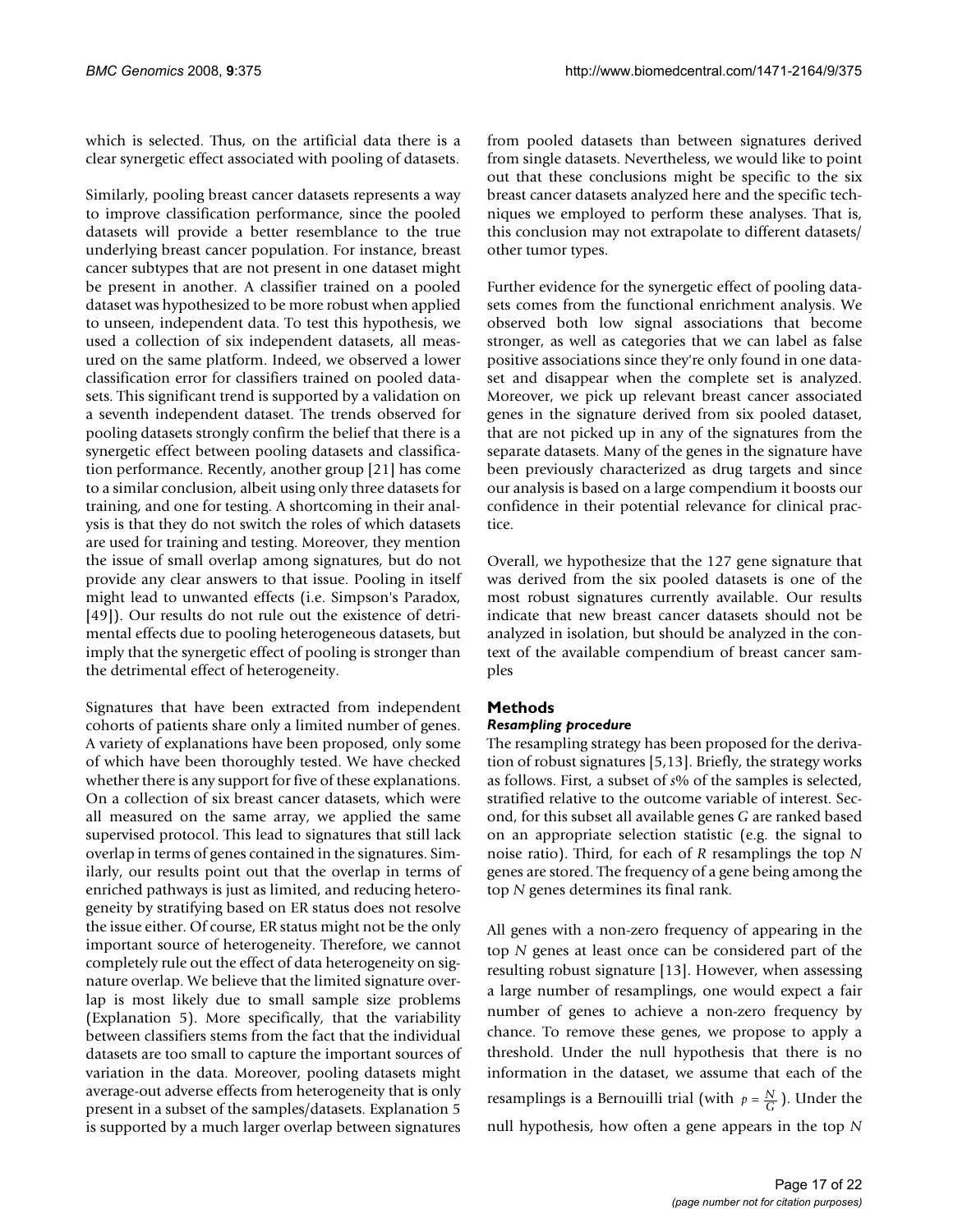across the *R* resamplings follows a Binomial distribution, with an expected value (*E*) of  $E = \frac{RN}{G}$ . Consequently, when assessing the frequency of occurrence in the top *N*, we divide by *R* again, leading to the following threshold *t*:

$$
t = \frac{N}{G}.\tag{1}
$$

In our analysis, we used the resampling strategy in conjunction with the SNR (signal to noise ratio) as a ranking criterion. Assuming a dataset *A*, the absolute SNR is defined as:

$$
SNR(i) = \frac{|\mu(A_{i1}) - \mu(A_{i2})|}{\sigma(A_{i1}) + \sigma(A_{i2})}
$$
(2)

where *SNR*(*i*) represents the SNR of gene *i*,  $\mu(A_{i1})$  represents the mean of gene *i* for all samples in the class 1, and  $\sigma(A_{i1})$  represents the standard deviation of gene *i* for all samples in the class 1.

#### *Double loop cross validation*

Wessels *et al.* [26] described a generally applicable framework for building diagnostic classifiers from high throughput data. We adopted this methodology combined with forward filtering as feature selector, the signal to noise ratio as criterion to evaluate the individual genes, and a nearest mean classifier (cosine correlation as distance measure). The training and validation procedure was performed employing 20 repeats of 5 folds cross validation in the outer (validation) loop, and 10 fold cross validation in the inner loop. Learning curves were constructed for up to 200 genes. At all points data splits were stratified with respect to the class prior probabilities.

The double loop cross validation method can be described in a few steps:

1. For each repeat, the data is split (stratified) into five parts (different splits for each repeat).

2. For each fold, four parts are used for the inner loop (training set), the fifth is used in the outer loop for validation (validation set).

3. On the training set data, a 10-fold cross validation is performed to estimate the optimal number of genes *n*.

4. Next, a classifier is trained on the complete training set, using the top *n* genes.

5. Finally, the performance of that classifier is assessed on the validation set.

6. After all repeats are completed, a final classifier is created by ranking the genes using all samples. The average number of *n* that were obtained are used to train the classifier. This classifier is then applied on an external validation set.

Typically, datasets are unbalanced with respect to the class priors. Moreover, the class priors will be different for different datasets. Hence, directly comparing overall error rates (fraction of wrong assignments), is not an appropriate comparative measure. Therefore, classification errors were calculated by using the average false positive false negative ratio (which takes the class priors into account), which is defined as:

$$
e_{FPFN} = \frac{FN}{TP + FN} + \frac{FP}{FP + TN}
$$
 (3)

where  $e_{FPFN}$  represents the average false positive false negative ratio error, *TP* the number of true positives, and *TN* the number of true negatives. This ratio is equivalent to 1- .5(Sensitivity + Specificity). In each iteration in the inner loop, *n* is defined as the number of genes at which the  $e_{EPEN}$  is minimal.

When we refer to the DLCV error, this is the validation error assessed in the outer loop of the protocol. In addition to the linear nearest mean classifier, we also performed the experiments using more complex, non-linear classifiers. To this end, we used a k-nearest neighbor classifier (K-NN) as well as a Support Vector Machine with a Radial Basis Function as kernel (SVM with RBF kernel). The K-NN classifier was run using  $K = 3$  and the cosine correlation as distance measure. For the SVM we used the following parameters:  $C = 5$  and  $\lambda = 2$  (RBF kernel width). These two classifiers were used in conjunction with the same double loop cross validation protocol.

#### *Artificial dataset*

An artificial dataset was used to be able to compare the ranking obtained by different strategies to a known ground truth. To this end, we generate a dataset which is comparable to microarray datasets in terms of dataset size. We constructed an artificial dataset with *M* samples and *G* genes. The data for each feature was sampled from the following two class conditional density functions:

$$
P(X|\omega_1) = N(\mu(j), 1)
$$
 (4)

$$
P(X|\omega_2) = N(-\mu(j), 1)
$$
 (5)

where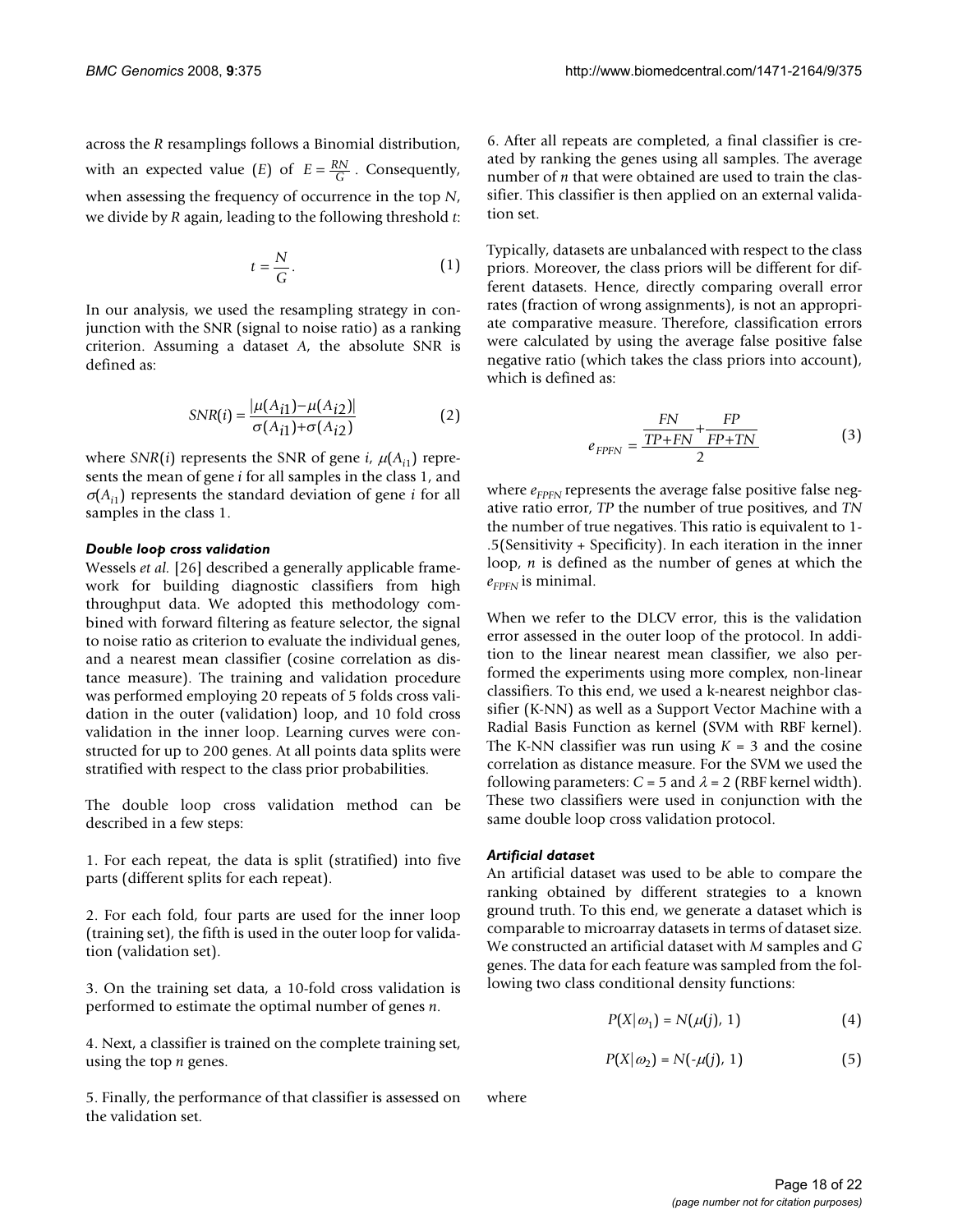$$
\mu(j) = \begin{cases} \mu_0 - \frac{\mu_0(j-1)}{J} & \text{if } 1 \le j \le J, \\ 0 & \text{if } J < j \le G. \end{cases}
$$
 (6)

The data that is generated using this model is more ideal than real-life microarray data, since it does not include any covariance terms. Artificial datasets were generated with the following setting of the parameters:

$$
M = 100 \text{ to } 1000 \tag{7}
$$

$$
G = 5000 \tag{8}
$$

$$
J = \{500, 2500, 5000\} \tag{9}
$$

$$
\mu_0 = .1 \tag{10}
$$

$$
P(\omega_1) = .5 \tag{11}
$$

$$
P(\omega_2) = .5 \tag{12}
$$

#### *Breast cancer datasets*

The data from Veer *et al.* [1] was downloaded from the repository mentioned in the paper. Preprocessing was done as follows, the 24481 probes were pruned to 4919 by using only probes with at least a twofold change and *p* < 0.01 for three or more arrays [1].

We used a collection of six available datasets containing microarray data of breast cancer samples. These datasets were all measured on Human Genome HG U133A Affymetrix arrays and normalized using the same protocol. The datasets were downloaded from NCBI's Gene Expression Omnibus (GEO, [http://](http://www.ncbi.nlm.nih.gov/geo/) [www.ncbi.nlm.nih.gov/geo/\)](http://www.ncbi.nlm.nih.gov/geo/) with the following identifiers; GSE6532 [24], GSE3494 [18], GSE1456 [23], GSE7390 [4] and GSE5327 [22]. The Chin *et al.* [25] data set was downloaded from ArrayExpress ([http://](http://www.ebi.ac.uk/) [www.ebi.ac.uk/](http://www.ebi.ac.uk/), identifier E-TABM-158).

To ensure comparability between the different datasets, they were all subjected to the same pre-processing procedure. Microarray quality-control assessment was carried out using the R AffyPLM package available from the Bioconductor web site [\(http://www.bioconductor.org,](http://www.bioconductor.org) [50]). We applied the Relative Log Expression (RLE) test and the Normalized Unscaled Standard Errors (NUSE) test. Chip pseudo-images were produced to assess artifacts on arrays that didn't pass the preceding quality control tests. Selected arrays were normalized according to a three step procedure using the RMA expression measure algorithm [\(http://www.bioconductor.org,](http://www.bioconductor.org) [51]): RMA background correction convolution, median centering of each gene across arrays separately for each data set and quantile normalization of all arrays.

For each sample, the ER status was determined by the expression profile [52]. This ensures a consistent assignment of the ER status across all samples, and rules out any inconsistencies in the assignments by pathologists. In addition, for part of the samples the IHC ER status was unavailable (see Additional file 14). All samples were ranked based on the expression level of the ER probe (probe 205225\_at), after which we constructed an ROC curve using the IHC (Immuno-histo chemistry) assignment as true label. We then selected the threshold which resulted in the smallest error with regard to the true label (ERneg when 205225\_at ≤ -1.84, ERpos when 205225\_at  $> -1.84$ .

For the datasets from Desmedt, Miller, Pawitan, and Loi, there is an overlap in terms of samples. Part of these samples have been re-used, either with the same data (overlap Loi/Miller), or after a new hybridization (overlap Desmedt/Miller). We excluded all overlapping samples from the Desmedt and Loi datasets. This way, we ensured independence of the datasets, and avoid any bias.

We used the dataset from Vijver *et al.* [3] as an independent validation. This dataset was measured on the Agilent platform.

To validate the classifier trained on the six Affymetrix datasets on the Agilent dataset, we had to map the two probesets. We did this by mapping the probes from both platforms to the set of Entrez ids (11751) present on both. For the HG U133A array, only probes with an '\_at', '\_s\_at', and '\_x\_at' extension were used (and prioritized in this order). When multiple probes match the same Entrez id (and had the same extension), the one with the highest variance was used.

Poor and good subgroups were defined as follows: Poor refers to samples with an event within five years, whereas Good refers to samples with event free survival and at least five years follow up.

Table 1 provides an overview of the datasets that were used.

#### *Functional enrichment analysis*

For all signatures, we evaluated whether specific gene sets (i.e. functional groups), are overrepresented. We gathered a collection of 5480 gene sets from four databases: Gene Ontology (<http://www.ncbi.nlm.nih.gov/>, Function and Process trees, 4745 gene sets), KEGG ([http://](http://www.genome.ad.jp) [www.genome.ad.jp,](http://www.genome.ad.jp)187genesets), Reactome ([http://](http://www.reactome.org) [www.reactome.org](http://www.reactome.org), 26 gene sets) and the MSDB ([http:/](http://www.broad.mit.edu/gsea/)/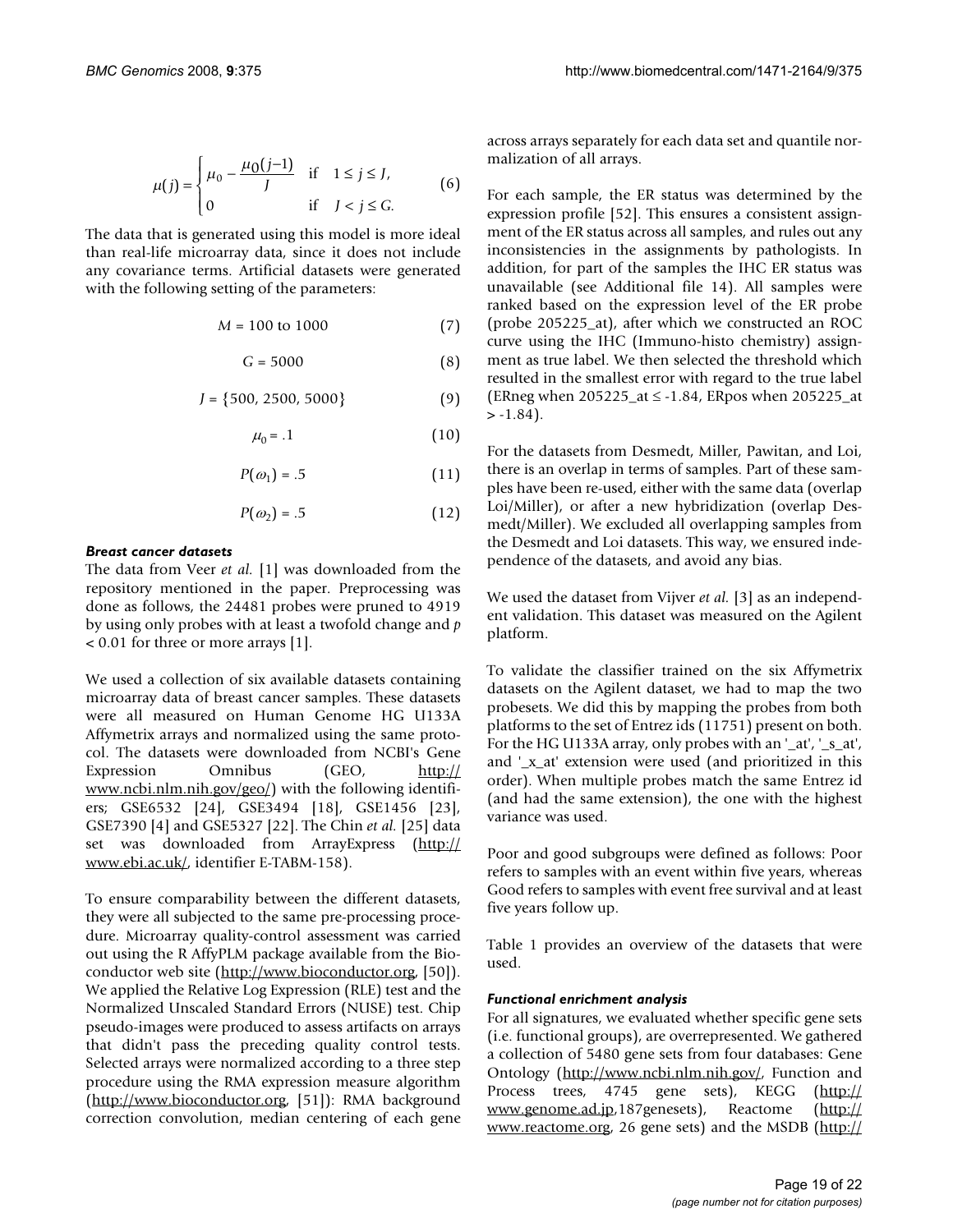[www.broad.mit.edu/gsea/](http://www.broad.mit.edu/gsea/), C2, 522 gene sets). For the enrichment analysis we only used gene sets with at least five annotated Entrez IDs that are also present on the array, resulting in 1860 gene sets. We used the hypergeometric test to test the significance of the overlap between each signature and gene set. Multiple testing correction was taken into account by applying a Bonferroni correction (per signature).

#### **Authors' contributions**

MHvV, LFAW, and MJTR contributed to the conceptual design of the study. MHvV and FR performed the analysis. MHvV, FR, HMH, and LFAW wrote the manuscript. HMH and MJvdV participated in the discussion of the results.

## **Additional material**

#### **Additional file 1**

*Information on summing SNRs.* Click here for file [\[http://www.biomedcentral.com/content/supplementary/1471-](http://www.biomedcentral.com/content/supplementary/1471-2164-9-375-S1.pdf) 2164-9-375-S1.pdf]

## **Additional file 2**

*Scatterplot indicating the classification error relative to the number of datasets that is pooled, using a K Nearest Neighbor classifier (K-NN, K = 3). A) DLCV error. B) Error on a large independent validation set of 2000 samples. The color corresponds to the number of datasets that was used. Labels indicate which combination of datasets was used.* Click here for file

[\[http://www.biomedcentral.com/content/supplementary/1471-](http://www.biomedcentral.com/content/supplementary/1471-2164-9-375-S2.pdf) 2164-9-375-S2.pdf]

## **Additional file 3**

*Scatterplot indicating the classification error relative to the number of datasets that is pooled, using a Support Vector Machine classifier (SVM-RBF). A) DLCV error. B) Error on a large independent validation set of 2000 samples. The color corresponds to the number of datasets that was used. Labels indicate which combination of datasets was used.* Click here for file

[\[http://www.biomedcentral.com/content/supplementary/1471-](http://www.biomedcentral.com/content/supplementary/1471-2164-9-375-S3.pdf) 2164-9-375-S3.pdf]

## **Additional file 4**

*Scatterplot indicating the classification error relative to the number of samples that is pooled. A) DLCV error. B) Error on the Vijver et al.* [3] *dataset. C) Number of genes selected by the DLCV protocol. The color corresponds to the number of datasets that was used. Labels indicate which combination of datasets was used.*

Click here for file

[\[http://www.biomedcentral.com/content/supplementary/1471-](http://www.biomedcentral.com/content/supplementary/1471-2164-9-375-S4.pdf) 2164-9-375-S4.pdf]

## **Additional file 5**

*Scatterplot indicating the classification error relative to the number of datasets that is pooled, using a K Nearest Neighbor classifier (K-NN, K = 3). A) DLCV error. B) Error on the Vijver* et al. *[3] dataset. The color corresponds to the number of datasets that was used. Labels indicate which combination of datasets was used.*

Click here for file

[\[http://www.biomedcentral.com/content/supplementary/1471-](http://www.biomedcentral.com/content/supplementary/1471-2164-9-375-S5.pdf) 2164-9-375-S5.pdf]

## **Additional file 6**

*Scatterplot indicating the classification error relative to the number of datasets that is pooled, using a Support Vector Machine Classifier (Radial Basis Function used as kernel). A) DLCV error. B) Error on the Vijver* et al. *[3] dataset. The color corresponds to the number of datasets that was used. Labels indicate which combination of datasets was used.* Click here for file

[\[http://www.biomedcentral.com/content/supplementary/1471-](http://www.biomedcentral.com/content/supplementary/1471-2164-9-375-S6.pdf) 2164-9-375-S6.pdf]

## **Additional file 7**

*Network indicating the synergy between six real datasets (ER positive samples only). Each node represents a dataset, and each edge the effect on the DLCV error when pooling them. Four different effects were considered, synergy (bright green) when the pooled error is lower than each of the separate errors. Marginal synergy (light blue) when the pooled error is lower than the weighted mean of the separate errors, conversely marginal anti-synergy (yellow) when it is higher. Lastly, true anti-synergy (orange) indicates a higher DLCV error for the pooled dataset.*

Click here for file

[\[http://www.biomedcentral.com/content/supplementary/1471-](http://www.biomedcentral.com/content/supplementary/1471-2164-9-375-S7.pdf) 2164-9-375-S7.pdf]

## **Additional file 8**

*Scatterplot indicating the classification error relative to the number of datasets that is pooled (ER positive samples only). A) DLCV error. B) Error on the Vijver* et al. *[3] dataset. C) Number of genes selected by the DLCV protocol. The color corresponds to the number of datasets that was used. Labels indicate which combination of datasets was used.* Click here for file

[\[http://www.biomedcentral.com/content/supplementary/1471-](http://www.biomedcentral.com/content/supplementary/1471-2164-9-375-S8.pdf) 2164-9-375-S8.pdf]

## **Additional file 9**

*Heatmap of the Bonferroni corrected p-values of the enrichment between each signature and a collection of gene sets (ER postive samples only). Only categories with at least 1 significant association are shown.* Click here for file

[\[http://www.biomedcentral.com/content/supplementary/1471-](http://www.biomedcentral.com/content/supplementary/1471-2164-9-375-S9.pdf) 2164-9-375-S9.pdf]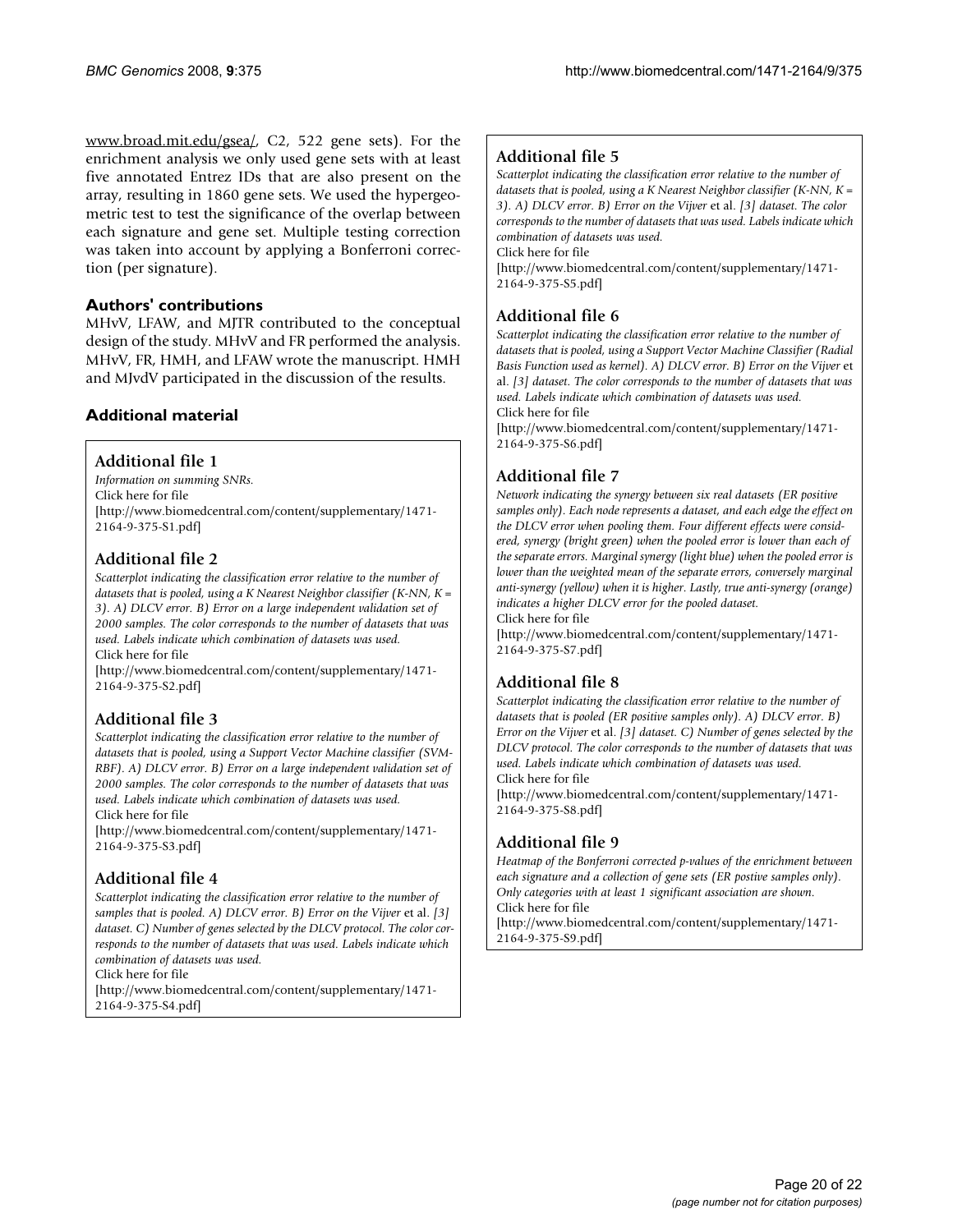## **Additional file 10**

*Network indicating the synergy between six real datasets (ER negative samples only). Each node represents a dataset, and each edge the effect on the DLCV error when pooling them. Four different effects were considered, synergy (bright green) when the pooled error is lower than each of the separate errors. Marginal synergy (light blue) when the pooled error is lower than the weighted mean of the separate errors, conversely marginal anti-synergy (yellow) when it is higher. Lastly, true anti-synergy (orange) indicates a higher DLCV error for the pooled dataset.*

Click here for file

[\[http://www.biomedcentral.com/content/supplementary/1471-](http://www.biomedcentral.com/content/supplementary/1471-2164-9-375-S10.pdf) 2164-9-375-S10.pdf]

## **Additional file 11**

*Scatterplot indicating the classification error relative to the number of datasets that is pooled (ER negative samples only). A) DLCV error. B) Error on the Vijver* et al. *[3] dataset. C) Number of genes selected by the DLCV protocol. The color corresponds to the number of datasets that was used. Labels indicate which combination of datasets was used.* Click here for file

[\[http://www.biomedcentral.com/content/supplementary/1471-](http://www.biomedcentral.com/content/supplementary/1471-2164-9-375-S11.pdf) 2164-9-375-S11.pdf]

## **Additional file 12**

*Heatmap of the Bonferroni corrected p-values of the enrichment between each signature and a collection of gene sets (ER negative samples only). Only categories with at least 1 significant association are shown.* Click here for file

[\[http://www.biomedcentral.com/content/supplementary/1471-](http://www.biomedcentral.com/content/supplementary/1471-2164-9-375-S12.pdf) 2164-9-375-S12.pdf]

## **Additional file 13**

*Centroids for the 127 gene classifier that was extracted from the six pooled datasets, including detailed info for the selected reporters.*

Click here for file

[\[http://www.biomedcentral.com/content/supplementary/1471-](http://www.biomedcentral.com/content/supplementary/1471-2164-9-375-S13.xls) 2164-9-375-S13.xls]

## **Additional file 14**

*Indication of the distribution of various clinical parameters. In all cases the number of samples (#), and percentage of samples (%) is indicated, except for the tumor size (represented as mm).*

Click here for file

[\[http://www.biomedcentral.com/content/supplementary/1471-](http://www.biomedcentral.com/content/supplementary/1471-2164-9-375-S14.pdf) 2164-9-375-S14.pdf]

#### **Acknowledgements**

We thank A. Wirapati for valuable discussions on the work presented. This work was part of the BioRange programme of the Netherlands Bioinformatics Centre (NBIC), which is supported by a BSIK grant through the Netherlands Genomics Initiative (NGI).

#### **References**

- van't Veer L, Dai H, Vijver M van de, He Y, Hart A, Mao M, Peterse H, Kooy K van der, Marton M, Witteveen A, Schreiber G, Kerhoven R, Roberts C, Linsley P, Bernards R, Friend S: **[Gene Expression](http://www.ncbi.nlm.nih.gov/entrez/query.fcgi?cmd=Retrieve&db=PubMed&dopt=Abstract&list_uids=11823860) [Profiling Predicts Clinical Outcome of Breast Cancer.](http://www.ncbi.nlm.nih.gov/entrez/query.fcgi?cmd=Retrieve&db=PubMed&dopt=Abstract&list_uids=11823860)** *Nature* 2002, **415:**530-6.
- 2. Wang Y, Klein J, Zhang Y, Sieuwerts A, Look M, Yang F, Talantov D, Timmermans M, Meijer-van Gelder M, Yu J, Jatkoe T, Berns E, Atkins D, Foekens J: **[Gene-expression profiles to predict distant](http://www.ncbi.nlm.nih.gov/entrez/query.fcgi?cmd=Retrieve&db=PubMed&dopt=Abstract&list_uids=15721472)**

**[metastasis of lymph-node-negative primary breast cancer.](http://www.ncbi.nlm.nih.gov/entrez/query.fcgi?cmd=Retrieve&db=PubMed&dopt=Abstract&list_uids=15721472)** *Lancet* 2005, **365(9460):**671-9.

- 3. Vijver M van de, He Y, van't Veer L, Dai H, Hart A, Voskuil D, Schreiber G, Peterse J, Roberts C, Marton M, Parrish M, Atsma D, Witteveen A, Glas A, Delahaye L, Velde T van der, Bartelink H, Rodenhuis S, Rutgers E, Friend S, Bernards R: **[A Gene-Expression Signature](http://www.ncbi.nlm.nih.gov/entrez/query.fcgi?cmd=Retrieve&db=PubMed&dopt=Abstract&list_uids=12490681) [as a Predictor of Survival in Breast Cancer.](http://www.ncbi.nlm.nih.gov/entrez/query.fcgi?cmd=Retrieve&db=PubMed&dopt=Abstract&list_uids=12490681)** *N Engl J Med* 2002, **347(25):**1999-2009.
- 4. Desmedt C, Piette F, Loi S, Wang Y, Lallemand F, Haibe-Kains B, Viale G, Delorenzi M, Zhang Y, d'Assignies MS, Bergh J, Lidereau R, Ellis P, Harris AL, Klijn JGM, Foekens JA, Cardoso F, Piccart MJ, Buyse M, Sotiriou C: **[Strong Time Dependence of the 76-Gene Prog](http://www.ncbi.nlm.nih.gov/entrez/query.fcgi?cmd=Retrieve&db=PubMed&dopt=Abstract&list_uids=17545524)[nostic Signature for Node-Negative Breast Cancer Patients](http://www.ncbi.nlm.nih.gov/entrez/query.fcgi?cmd=Retrieve&db=PubMed&dopt=Abstract&list_uids=17545524) in the TRANSBIG Multicenter Independent Validation [Series.](http://www.ncbi.nlm.nih.gov/entrez/query.fcgi?cmd=Retrieve&db=PubMed&dopt=Abstract&list_uids=17545524)** *Clin Cancer Res* 2007, **13(11):**3207-3214.
- 5. Michiels S, Koscielny S, Hill C: **Prediction of Cancer Outcome With Microarrays: A Multiple Random Validation Strategy.** *The Lancet* 2005, **365:**488-92.
- 6. Segal E, Friedman N, Koller D, Regev D: **[A Module Map Showing](http://www.ncbi.nlm.nih.gov/entrez/query.fcgi?cmd=Retrieve&db=PubMed&dopt=Abstract&list_uids=15448693) [Conditional Activity of Expression Modules in Cancer.](http://www.ncbi.nlm.nih.gov/entrez/query.fcgi?cmd=Retrieve&db=PubMed&dopt=Abstract&list_uids=15448693)** *Nat Genet* 2004, **36(10):**1090-8.
- 7. Chuang HY, Lee E, Liu YT, Lee D, Ideker T: **[Network-based clas](http://www.ncbi.nlm.nih.gov/entrez/query.fcgi?cmd=Retrieve&db=PubMed&dopt=Abstract&list_uids=17940530)[sification of breast cancer metastasis.](http://www.ncbi.nlm.nih.gov/entrez/query.fcgi?cmd=Retrieve&db=PubMed&dopt=Abstract&list_uids=17940530)** *Mol Syst Biol* 2007, **3:**140.
- 8. Sotiriou C, Piccart MJ: **[Taking gene-expression profiling to the](http://www.ncbi.nlm.nih.gov/entrez/query.fcgi?cmd=Retrieve&db=PubMed&dopt=Abstract&list_uids=17585334) [clinic: when will molecular signatures become relevant to](http://www.ncbi.nlm.nih.gov/entrez/query.fcgi?cmd=Retrieve&db=PubMed&dopt=Abstract&list_uids=17585334) [patient care?](http://www.ncbi.nlm.nih.gov/entrez/query.fcgi?cmd=Retrieve&db=PubMed&dopt=Abstract&list_uids=17585334)** *Nat Rev Cancer* 2007, **7(7):**545-553.
- 9. Ein-Dor L, Kela I, Getz G, Givol D, Domany E: **[Outcome Signature](http://www.ncbi.nlm.nih.gov/entrez/query.fcgi?cmd=Retrieve&db=PubMed&dopt=Abstract&list_uids=15308542) [Genes In Breast Cancer: Is There A Unique Set?](http://www.ncbi.nlm.nih.gov/entrez/query.fcgi?cmd=Retrieve&db=PubMed&dopt=Abstract&list_uids=15308542)** *Bioinformatics* 2005, **21:**171-8.
- 10. Dowsett M, Goldhirsch A, Hayes D, Senn HJ, Wood W, Viale G: International web-based consultation on priorities for trans-<br>**Iational breast cancer research.** Breast Cancer Res 2007, **[lational breast cancer research.](http://www.ncbi.nlm.nih.gov/entrez/query.fcgi?cmd=Retrieve&db=PubMed&dopt=Abstract&list_uids=18034879)** *Breast Cancer Res* 2007, **9(6):**R81.
- 11. Tibshirani R, Hastie T, Narasimhan B, Chu G: **[Diagnosis of multiple](http://www.ncbi.nlm.nih.gov/entrez/query.fcgi?cmd=Retrieve&db=PubMed&dopt=Abstract&list_uids=12011421) [cancer types by shrunken centroids of gene expression.](http://www.ncbi.nlm.nih.gov/entrez/query.fcgi?cmd=Retrieve&db=PubMed&dopt=Abstract&list_uids=12011421)** *Proc Natl Acad Sci USA* 2002, **99(10):**6567-6572.
- 12. Ambroise C, McLachlan GJ: **[Selection bias in gene extraction on](http://www.ncbi.nlm.nih.gov/entrez/query.fcgi?cmd=Retrieve&db=PubMed&dopt=Abstract&list_uids=11983868) [the basis of microarray gene-expression data.](http://www.ncbi.nlm.nih.gov/entrez/query.fcgi?cmd=Retrieve&db=PubMed&dopt=Abstract&list_uids=11983868)** *PNAS* 2002, **99(10):**6562-6566.
- 13. Roepman P, Kemmeren P, Wessels LF, Slootweg PJ, Holstege FC: **[Multiple Robust Signatures for Detecting Lymph Node](http://www.ncbi.nlm.nih.gov/entrez/query.fcgi?cmd=Retrieve&db=PubMed&dopt=Abstract&list_uids=16489042) [Metastasis in Head and Neck Cancer.](http://www.ncbi.nlm.nih.gov/entrez/query.fcgi?cmd=Retrieve&db=PubMed&dopt=Abstract&list_uids=16489042)** *Cancer Res* 2006, **66(4):**2361-2366.
- 14. Yu J, Sieuwerts A, Zhang Y, Martens J, Smid M, Klijn J, Wang Y, Foekens |: **[Pathway analysis of gene signatures predicting metas](http://www.ncbi.nlm.nih.gov/entrez/query.fcgi?cmd=Retrieve&db=PubMed&dopt=Abstract&list_uids=17894856)[tasis of node-negative primary breast cancer.](http://www.ncbi.nlm.nih.gov/entrez/query.fcgi?cmd=Retrieve&db=PubMed&dopt=Abstract&list_uids=17894856)** *BMC Cancer* 2007, **7:**182.
- 15. Xu L, Tan AC, Naiman DQ, Geman D, Winslow RL: **[Robust pros](http://www.ncbi.nlm.nih.gov/entrez/query.fcgi?cmd=Retrieve&db=PubMed&dopt=Abstract&list_uids=16131522)[tate cancer marker genes emerge from direct integration of](http://www.ncbi.nlm.nih.gov/entrez/query.fcgi?cmd=Retrieve&db=PubMed&dopt=Abstract&list_uids=16131522)** microarray **21(20):**3905-3911.
- 16. Xu L, Geman D, Winslow RL: **[Large-scale integration of cancer](http://www.ncbi.nlm.nih.gov/entrez/query.fcgi?cmd=Retrieve&db=PubMed&dopt=Abstract&list_uids=17663766) [microarray data identifies a robust common cancer signa](http://www.ncbi.nlm.nih.gov/entrez/query.fcgi?cmd=Retrieve&db=PubMed&dopt=Abstract&list_uids=17663766)[ture.](http://www.ncbi.nlm.nih.gov/entrez/query.fcgi?cmd=Retrieve&db=PubMed&dopt=Abstract&list_uids=17663766)** *BMC Bioinformatics* 2007, **8:**275.
- 17. Leek JT, Storey JD: **Capturing heterogeneity in gene expression studies by surrogate variable analysis.** *PLoS Genet* 2007, **3(9):**e161.
- 18. Miller LD, Smeds J, George J, Vega VB, Vergara L, Ploner A, Pawitan Y, Hall P, Klaar S, Liu ET, Bergh J: **[An expression signature for p53](http://www.ncbi.nlm.nih.gov/entrez/query.fcgi?cmd=Retrieve&db=PubMed&dopt=Abstract&list_uids=16141321) [status in human breast cancer predicts mutation status,](http://www.ncbi.nlm.nih.gov/entrez/query.fcgi?cmd=Retrieve&db=PubMed&dopt=Abstract&list_uids=16141321) [transcriptional effects, and patient survival.](http://www.ncbi.nlm.nih.gov/entrez/query.fcgi?cmd=Retrieve&db=PubMed&dopt=Abstract&list_uids=16141321)** *PNAS* 2005, **102(38):**13550-13555.
- 19. Naderi A, Teschendorff AE, Barbosa-Morais NL, Pinder SE, Green AR, Powe DG, Robertson JFR, Aparicio S, Ellis IO, Brenton JD, Caldas C: **[A gene-expression signature to predict survival in breast](http://www.ncbi.nlm.nih.gov/entrez/query.fcgi?cmd=Retrieve&db=PubMed&dopt=Abstract&list_uids=16936776) [cancer across independent data sets.](http://www.ncbi.nlm.nih.gov/entrez/query.fcgi?cmd=Retrieve&db=PubMed&dopt=Abstract&list_uids=16936776)** *Oncogene* 2006, **26:**1507-1516.
- 20. Teschendorff AE, Naderi A, Barbosa-Morais NL, Pinder SE, Ellis IO, Aparicio S, Brenton JD, Caldas C: **[A consensus prognostic gene](http://www.ncbi.nlm.nih.gov/entrez/query.fcgi?cmd=Retrieve&db=PubMed&dopt=Abstract&list_uids=17076897) [expression classifier for ER positive breast cancer.](http://www.ncbi.nlm.nih.gov/entrez/query.fcgi?cmd=Retrieve&db=PubMed&dopt=Abstract&list_uids=17076897)** *Genome Biology* 2006, **7(10):**R101.
- 21. Xu L, Tan AC, Winslow RL, Geman D: **[Merging microarray data](http://www.ncbi.nlm.nih.gov/entrez/query.fcgi?cmd=Retrieve&db=PubMed&dopt=Abstract&list_uids=18304324) [from separate breast cancer studies provides a robust prog](http://www.ncbi.nlm.nih.gov/entrez/query.fcgi?cmd=Retrieve&db=PubMed&dopt=Abstract&list_uids=18304324)[nostic test.](http://www.ncbi.nlm.nih.gov/entrez/query.fcgi?cmd=Retrieve&db=PubMed&dopt=Abstract&list_uids=18304324)** *BMC Bioinformatics* 2008, **9:**125.